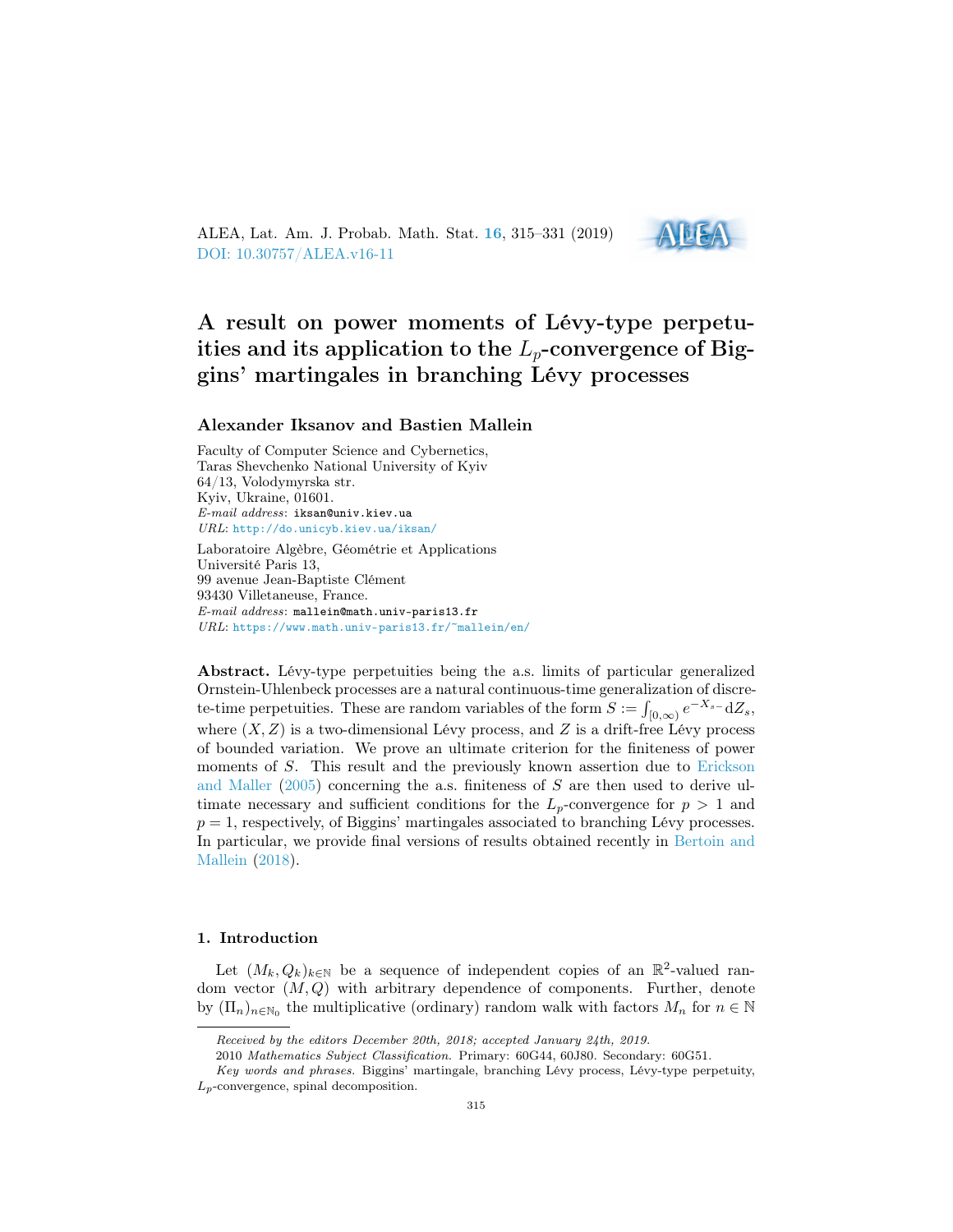which starts at 1, that is,  $\Pi_0 := 1$  and  $\Pi_n := \prod_{i=1}^n M_i$ ,  $n \in \mathbb{N}$ . Then define its perturbed variant  $(\Theta_n)_{n\in\mathbb{N}}$ , that may be called a *perturbed multiplicative random* walk, by

<span id="page-1-0"></span>
$$
\Theta_n := \Pi_{n-1} Q_n, \quad n \in \mathbb{N}.
$$
\n(1.1)

When  $M_k$  and  $Q_k$  are a.s. positive, the random sequence  $(\log \Theta_n)_{n \in \mathbb{N}}$  is known in the literature as a perturbed (additive) random walk. A major part of the recent book [\(Iksanov,](#page-15-1) [2016\)](#page-15-1) is concerned with the so defined perturbed random walks, both multiplicative and additive. We refer to the cited book for numerous applications of these random sequences and to [Alsmeyer et al.](#page-14-1) [\(2017\)](#page-14-1); [Buraczewski et al.](#page-15-2) [\(2018\)](#page-15-2); [Damek and Kołodziejek](#page-15-3) [\(2018\)](#page-15-3); [Iksanov et al.](#page-15-4) [\(2018,](#page-15-4) [2017\)](#page-15-5) for more recent contributions.

Recall that, provided that the series  $\sum_{k\geq 1} \Theta_k$  converges a.s., its sum

$$
\Xi:=\sum_{k\geq 1}\Theta_k
$$

is called perpetuity. The term stems from the fact that such random series may be used in insurance mathematics and financial mathematics to model sums of discounted payment streams. The state of the art concerning various aspects of perpetuities is discussed in [Buraczewski et al.](#page-15-6) [\(2016\)](#page-15-6) and [Iksanov](#page-15-1) [\(2016\)](#page-15-1). We think that the most valuable feature of the perturbed multiplicative random walks is their link with perpetuities.

There is also an unexpected connection, unveiled in [Lyons](#page-15-7) [\(1997\)](#page-15-7) and detailed in [Iksanov](#page-15-8) [\(2004\)](#page-15-8) and [Alsmeyer and Iksanov](#page-14-2) [\(2009\)](#page-14-2), between perpetuities and branching random walks. The connection, which is not immediately seen, emerges when studying the weighted random tree associated with the branching random walk under a size-biased measure. In particular, criteria for the uniform integrability and the  $L_p$ -convergence for  $p > 1$  of the Biggins martingale (also known as the additive martingale or the intrinsic martingale in the branching random walk) are closely linked with criteria for the a.s. finiteness and the existence of the pth moment of perpetuities, respectively. In this way one arrives at a final version of the famous Biggins martingale convergence theorem which was originally proved by Biggins himself in [Biggins](#page-14-3) [\(1977\)](#page-14-3) with the help of a different argument and under additional moment assumptions. The recent article [Bertoin and Mallein](#page-14-0) [\(2018\)](#page-14-0) is aimed at obtaining sufficient conditions for the uniform integrability and the  $L_p$ convergence for  $p \in (1, 2]$  of the Biggins martingale in a *branching Lévy process*. To this end, a connection similar to that described at the beginning of the paragraph is exploited between certain continuous-time perpetuities and branching Lévy process. The conditions obtained in [Bertoin and Mallein](#page-14-0) [\(2018\)](#page-14-0) are not optimal.

In this article we first define *perturbed multiplicative Lévy processes* which are natural continuous-time counterparts of the perturbed multiplicative random walks. These are then used to construct *Lévy-type perpetuities* in the same way as the perturbed multiplicative random walks are used to construct the discrete-type perpetuities. The Lévy-type perpetuities are a particular instance of the limit random variables for generalized Ornstein-Uhlenbeck processes. This restriction (that is, that we consider the particular rather than any limit) is motivated by a prospective application, see the end of this section for more details. Necessary and sufficient conditions for the a.s. finiteness of the Lévy-type perpetuities can be derived from [Erickson and Maller](#page-15-0) [\(2005,](#page-15-0) Theorem 2).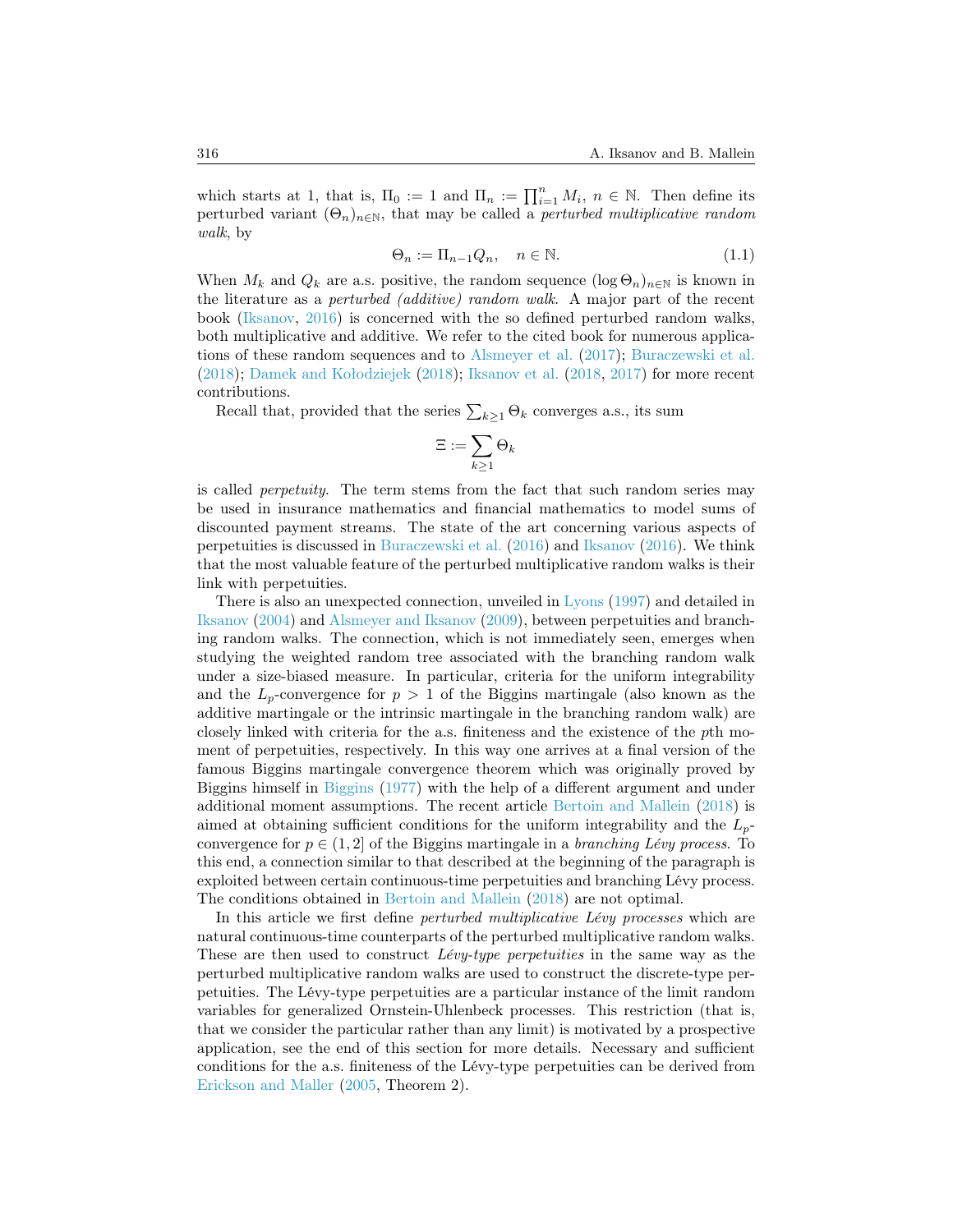Our main contribution is two-fold. First, we prove an ultimate criterion for the finiteness of the pth moment of the Lévy-type perpetuity for all  $p > 0$ . Second, we apply this criterion and the aforementioned result from [Erickson and Maller](#page-15-0) [\(2005\)](#page-15-0) to derive necessary and sufficient conditions for the a.s. and the  $L_p$ -convergence for  $p \geq 1$  of the Biggins martingale in the branching Lévy process. Thus, we obtain final versions of Theorem 1.1 and Proposition 1.4 in [Bertoin and Mallein](#page-14-0) [\(2018\)](#page-14-0) which was our primary motivation.

#### <span id="page-2-2"></span>2. Lévy-type perpetuities

In this section we first define a continuous-time counterpart of the perturbed multiplicative random walks, described in [\(1.1\)](#page-1-0).

Let  $\Lambda$  be a sigma-finite measure on  $\mathbb{R} \times \mathbb{R}$  with  $\Lambda(\{0,0\}) = 0$ . Define the projections  $\Lambda_1$  and  $\Lambda_2$  of  $\Lambda$  by

$$
\Lambda_1(B) := \int_{\mathbb{R}} \Lambda(B, dy) \quad \text{and} \quad \Lambda_2(B) := \int_{\mathbb{R}} \Lambda(dx, B)
$$

for Borel sets B in  $\mathbb{R}\setminus\{0\}$ . Throughout the article our standing assumption is that

<span id="page-2-1"></span>
$$
\int_{\mathbb{R}} (x^2 \wedge 1) \Lambda_1(\mathrm{d}x) < \infty \quad \text{and} \quad \int_{\mathbb{R}} (|y| \wedge 1) \Lambda_2(\mathrm{d}y) < \infty. \tag{2.1}
$$

Denote by  $N := \sum_k \varepsilon_{(\tau_k,(i_k,j_k))}$  a Poisson random measure on  $\mathbb{R}_+ \times \mathbb{R}^2$  with mean measure LEB  $\otimes \Lambda$ , where  $\mathbb{R}_+ := [0, \infty), \varepsilon_{(t,(x,y))}$  denotes the Dirac mass at  $(t, (x, y)) \subset \mathbb{R}_+ \times \mathbb{R}^2$ , and LEB is the Lebesgue measure on  $\mathbb{R}_+$ . Define  $N_1 :=$  $\sum_{k} \varepsilon_{(\tau_k,i_k)}$  and  $N_2 := \sum_{k} \varepsilon_{(\tau_k,j_k)}$ , the projections of N. These are Poisson random measures on  $\mathbb{R}_+ \times \mathbb{R}$  with mean measures LEB  $\otimes \Lambda_j$ ,  $j = 1, 2$ .

For  $t \geq 0$ , set

$$
X_t := vB_t + bt + \int_{[0, t] \times \mathbb{R}} x \, \mathbb{1}_{[-1, 1]}(x) N_1^c(\text{d} s \text{d} x) + \int_{[0, t] \times \mathbb{R}} x \, \mathbb{1}_{\mathbb{R} \setminus [-1, 1]}(x) N_1(\text{d} s \text{d} x)
$$
\n(2.2)

$$
Z_t := \int_{[0, t] \times \mathbb{R}} y N_2(\mathrm{d} s \mathrm{d} y)
$$

where  $v^2 \geq 0$ ,  $b \in \mathbb{R}$  and  $(B_t)_{t\geq 0}$  is a Brownian motion independent of N. The first integral in  $(2.2)$  is a compensated Poisson integral (hence, the notation  $N_1^c$ ) which can be defined as the following limit in  $L_2$ 

<span id="page-2-0"></span>
$$
\lim_{\delta \downarrow 0} \int_{[0, t] \times \mathbb{R}} x \, \mathbb{1}_{(\delta, 1]}(|x|) N_1(\mathrm{d} s \mathrm{d} x) - t \int_{\delta < |x| \le 1} x \Lambda_1(\mathrm{d} x).
$$

In view of the second assumption in [\(2.1\)](#page-2-1) the process  $Z := (Z_t)_{t>0}$  is a driftfree Lévy process of bounded variation. In particular, Z can be represented as the difference of two independent subordinators. The random measure  $N$  is the measure of jumps of the two-dimensional Lévy process  $(X_t, Z_t)_{t>0}$ .

Define the random process  $Y := (Y_t)_{t \geq 0}$  by

$$
Y_t = \begin{cases} y, & \text{if } N_2(\{t\} \times \{y\}) = 1; \\ 0, & \text{if } N_2(\{t\} \times \mathbb{R}) = 0, \end{cases}
$$

that is,  $Y = (Z_t - Z_{t-})_{t \geq 0}$  is the process of jumps of Z. The process  $(Y_t e^{-X_{t-}})_{t \geq 0}$ which is a natural continuous-time generalization of the process  $(\Theta_n)_{n\in\mathbb{N}}$  defined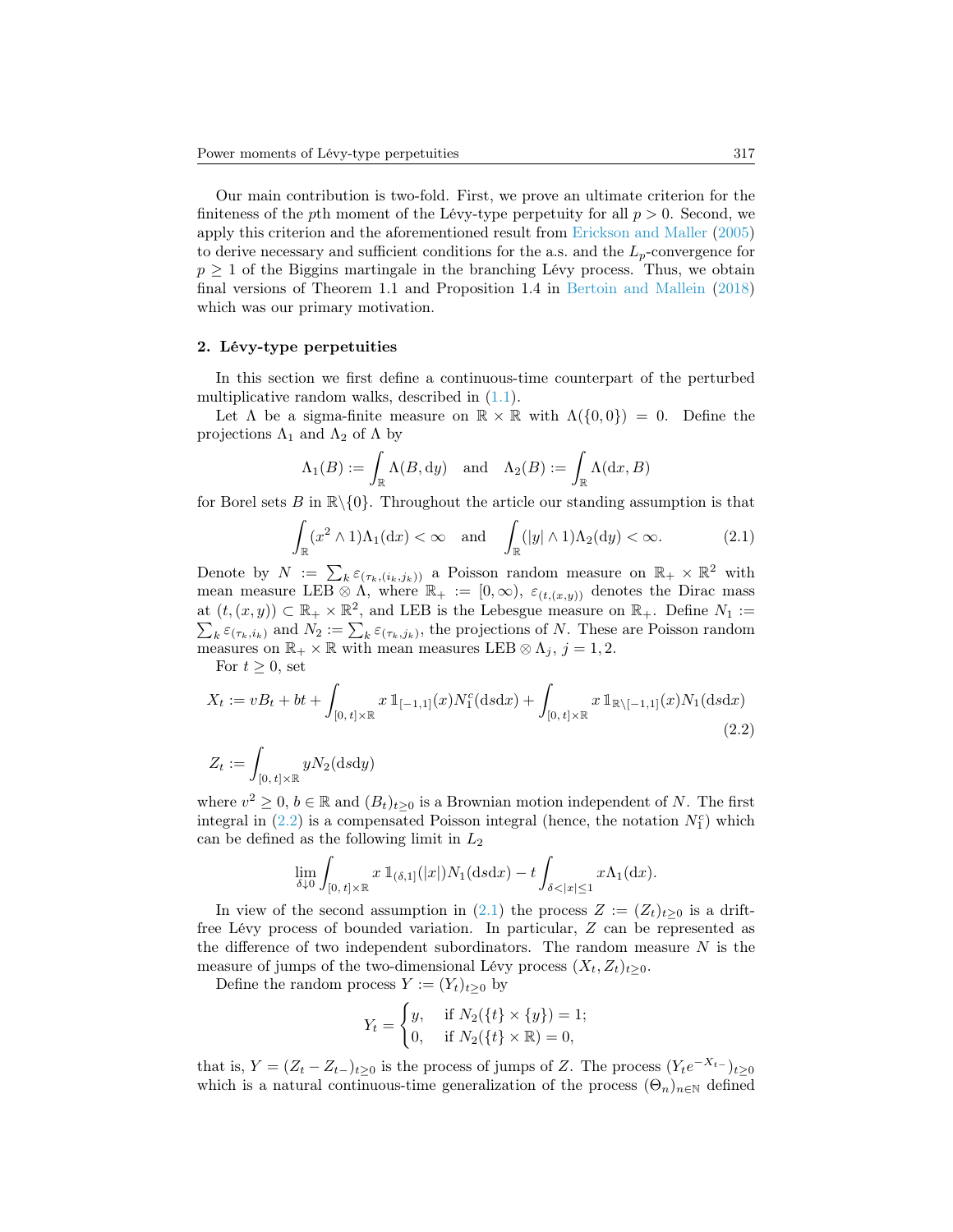in [\(1.1\)](#page-1-0) will be called *perturbed multiplicative Lévy process*. For  $t \geq 0$ , set

<span id="page-3-4"></span>
$$
S_t := \sum_{0 \le s \le t} e^{-X_{s-}} Y_s = \sum_{\tau_k \le t} e^{-X_{\tau_k}} j_k = \int_{[0, t]} e^{-X_{s-}} \mathrm{d}Z_s. \tag{2.3}
$$

Whenever the a.s. limit  $S := \lim_{t\to\infty} S_t$  exists and is finite, we call the random variable

<span id="page-3-9"></span>
$$
S = \sum_{s \ge 0} e^{-X_s - Y_s} = \sum_k e^{-X_{\tau_k} - j_k} = \int_{\mathbb{R}_+} e^{-X_{s-1}} \, dZ_s \tag{2.4}
$$

Lévy-type perpetuity.

The following result which gives necessary and sufficient conditions for the a.s. finiteness of Lévy-type perpetuities is a specialization<sup>[1](#page-3-0)</sup> of Theorem 2 in [Erickson](#page-15-0) [and Maller](#page-15-0) [\(2005\)](#page-15-0). For  $x \geq 1$ , set

$$
A(x) := 1 + \int_1^x \Lambda_1((y, \infty)) dy = 1 + \int_{\mathbb{R}} (x \wedge z - 1)_+ \Lambda_1(\mathrm{d}z),
$$

where  $z_+ = \max(z, 0)$  and  $y \wedge z = \min(y, z)$  for all  $y, z \in \mathbb{R}$ .

<span id="page-3-3"></span>Proposition 2.1. Assume that

<span id="page-3-1"></span>
$$
\lim_{t \to \infty} X_t = +\infty \quad \text{a.s.} \quad \text{and} \quad \int_{\mathbb{R} \setminus [-e,e]} \frac{\log |y|}{A(\log |y|)} \Lambda_2(\mathrm{d}y) < \infty. \tag{2.5}
$$

Then

<span id="page-3-2"></span>
$$
\mathbb{P}\{\lim_{t \to \infty} S_t \text{ exists and is finite}\} = 1. \tag{2.6}
$$

Conversely, if  $(2.5)$  fails, then  $(2.6)$  fails.

It should not come as a surprise that Proposition [2.1](#page-3-3) is very similar to Theorem 2.1 in [Goldie and Maller](#page-15-9) [\(2000\)](#page-15-9) which provides a criterion for the a.s. finiteness of discrete-time perpetuities Ξ.

## 3. Power moments of Lévy-type perpetuities

<span id="page-3-8"></span>3.1. Main result. The purpose of this section is to point out necessary and sufficient conditions for the finiteness of power moments of S. Before formulating the corresponding result we note that the distribution of  $S$  is degenerate if, and only if, it is degenerate at 0, and that the latter occurs if, and only if,  $\Lambda_2$  is trivial which means that  $\Lambda_2 \equiv 0$ . The non-obvious part of this statement, that is, that the distribution of S cannot be degenerate at a nonzero point follows from the fact that Z does not have a Brownian component and Theorem 2.2 in [Bertoin et al.](#page-14-4) [\(2008\)](#page-14-4).

<span id="page-3-5"></span>**Theorem 3.1.** Assume that  $\Lambda_2$  is nontrivial and let  $p > 0$ . The following assertions are equivalent:

<span id="page-3-6"></span>
$$
\mathbb{E}e^{-pX_1} < 1 \quad \text{and} \quad \int_{\mathbb{R}\setminus[-1,1]} |y|^p \Lambda_2(\mathrm{d}y) < \infty; \tag{3.1}
$$

<span id="page-3-7"></span>
$$
\mathbb{E}\left|S\right|^p < \infty. \tag{3.2}
$$

<span id="page-3-0"></span><sup>&</sup>lt;sup>1</sup>In the cited result Z is allowed to be an arbitrary Lévy process. The random process  $(S_t)_{t\geq 0}$ in [\(2.3\)](#page-3-4) is then called a generalized Ornstein-Uhlenbeck process. In view of the second condition in [\(2.1\)](#page-2-1) which is motivated by a forthcoming application of our results to branching Lévy processes we only consider a subclass of generalized Ornstein-Uhlenbeck processes.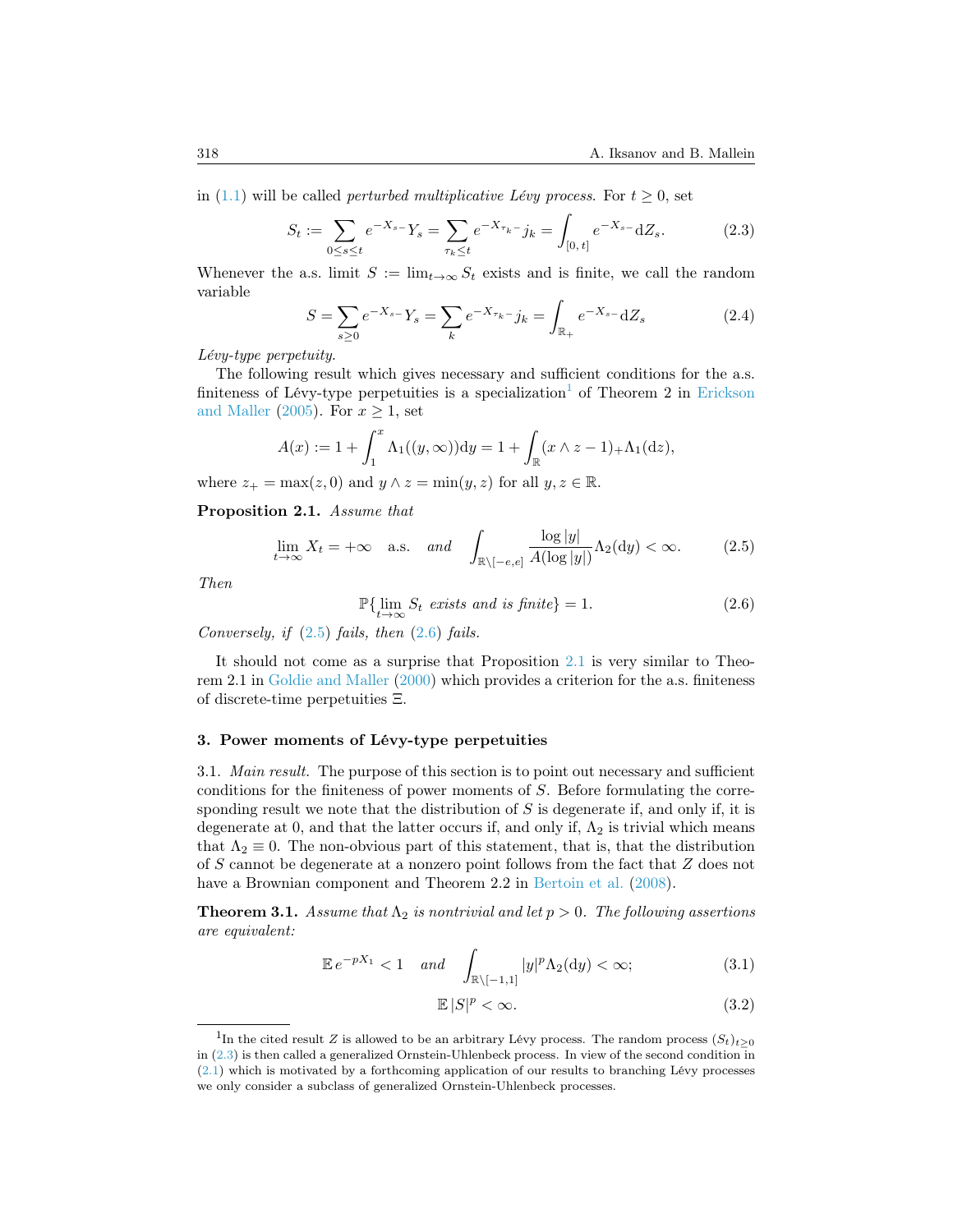3.2. Auxiliary results. Proposition [3.2](#page-4-0) and Proposition [3.3](#page-4-1) given below are our main technical tools for the proof of Theorem [3.1.](#page-3-5) We start by recalling a criterion obtained in Theorem 1.4 of [Alsmeyer et al.](#page-14-5) [\(2009\)](#page-14-5) for the finiteness of power moments of discrete-time perpetuities Ξ.

<span id="page-4-0"></span>**Proposition 3.2.** Let  $p > 0$  and suppose that

$$
\mathbb{P}\{M=0\} = 0 \quad and \quad \mathbb{P}\{Q=0\} < 1 \tag{3.3}
$$

and that

$$
\mathbb{P}\{Q + Mr = r\} < 1 \quad \text{for all } r \in \mathbb{R}.\tag{3.4}
$$

The following assertions are equivalent:

$$
\mathbb{E}\left|M\right|^{p} < 1 \quad \text{and} \quad \mathbb{E}\left|Q\right|^{p} < \infty; \tag{3.5}
$$

$$
\mathbb{E}\left[\Xi\right]^p < \infty. \tag{3.6}
$$

The next proposition gives sufficient conditions for the finiteness of the pth moment of the integral of an adapted process against the Lévy process Z defined in Section [2.](#page-2-2)

<span id="page-4-1"></span>**Proposition 3.3.** Let  $(Z_s)_{s>0}$  be a drift-free Lévy process of finite variation (as defined in Section [2\)](#page-2-2) and  $(H_s)_{s\geq 0}$  an adapted càdlàg process. Suppose that there exists  $p > 0$  such that  $\mathbb{E}|Z_1|^p < \infty$  and  $\mathbb{E} \sup_{s \in (0,1]} |H_s|^p < \infty$ . Then

$$
\mathbb{E}\Big|\int_{(0,1]}H_{s-}\mathrm{d}Z_s\Big|^p<\infty.
$$

*Proof*: When  $p \ge 1$  the assertion follows from Lemma 6.1 in [Behme](#page-14-6) [\(2011\)](#page-14-6).

Assume that  $p \in (0, 1)$ . Subadditivity of  $x \mapsto x^p$  on  $\mathbb{R}_+$  and the triangle inequality entail

<span id="page-4-2"></span>
$$
\mathbb{E}\left|\int_{(0,1]}H_{s-}dZ_{s}\right|^{p} \leq \mathbb{E}\left(\int_{(0,1]}|H_{s-}|\,\mathrm{d}Z_{s}^{(1)}\right)^{p} + \mathbb{E}\left(\int_{(0,1]}|H_{s-}|\,\mathrm{d}Z_{s}^{(2)}\right)^{p},\quad(3.7)
$$

where, for  $t \geq 0$ ,

$$
Z_t^{(1)} := \int_{[0, t] \times \mathbb{R}} |y| \, \mathbb{1}_{[-1, 1]}(y) N_2(\text{d} s \text{d} y) = \sum_{\tau_k \leq t} |j_k| \, \mathbb{1}_{\{|j_k| \leq 1\}}
$$

and

$$
Z_t^{(2)} := \int_{[0, t] \times \mathbb{R}} |y| \, \mathbb{1}_{\mathbb{R} \setminus [-1, 1]}(y) N_2(\text{d} s \text{d} y) = \sum_{\tau_k \leq t} |j_k| \, \mathbb{1}_{\{|j_k| > 1\}}.
$$

Note that  $Z^{(i)} := (Z_t^{(i)})_{t \geq 0}, i = 1, 2$  are drift-free subordinators. We shall prove finiteness of the two summands on the right-hand side of  $(3.7)$  separately.

We start by observing that  $Z^{(2)}$  is a compound Poisson process with jumps sizes larger than one. Denote by  $T_1, T_2, \ldots$  the times at which  $Z^{(2)}$  jumps, ranked in the increasing order, and set  $R_i := Z_{T_i}^{(2)}$  $T_i^{(2)} - Z_{T_i}^{(2)}$  for  $i \in \mathbb{N}$ . The sequence  $(T_k)_{k \in \mathbb{N}}$  forms the arrival times of a Poisson process with intensity  $c := \Lambda_2(\mathbb{R} \setminus [-1, 1])$ , and  $(R_k)_{k \in \mathbb{N}}$ are i.i.d. random variables with distribution  $\mathbb{P}\{R_1 > x\} = c^{-1}\Lambda_2(\mathbb{R}\setminus[-x,x])$  for  $x > 1$  and  $\mathbb{P}{R_1 > x} = 1$  for  $x \le 1$ . Moreover, for each fixed  $i \in \mathbb{N}$ ,  $(H_{T_i-}, T_i)$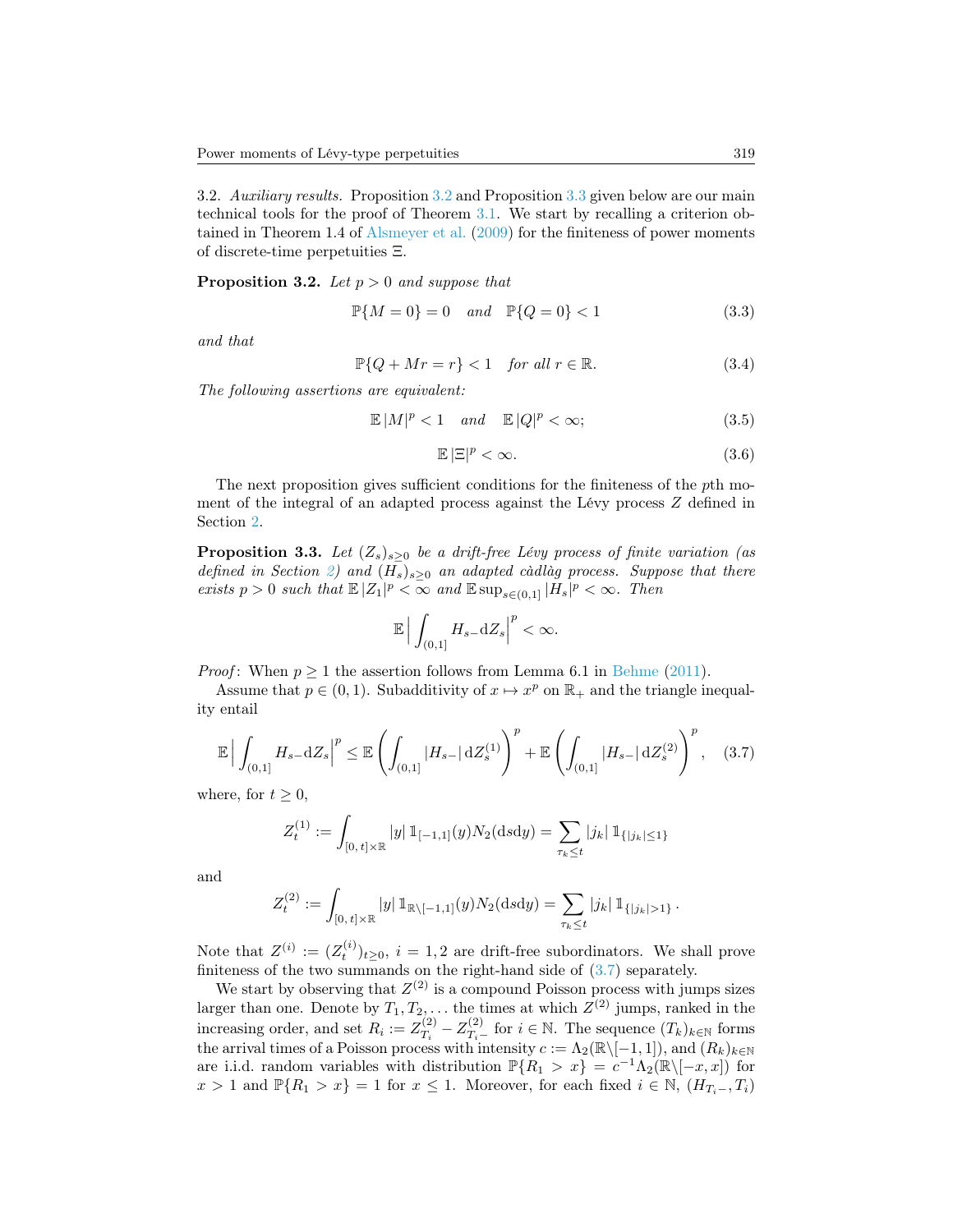is independent of  $R_i$ . Using these facts in combination with the aforementioned subadditivity we obtain

$$
\mathbb{E} \Big| \int_{(0,1]} H_{s-} \mathrm{d}Z_s^{(2)} \Big|^p \leq \mathbb{E} \Big( \sum_{i \geq 1} |H_{T_i-}|^p R_i^p 1\!\!1_{\{T_i \leq 1\}} \Big) \n= \mathbb{E} \Big( \sum_{i \geq 1} |H_{T_i-}|^p 1\!\!1_{\{T_i \leq 1\}} \Big) \mathbb{E} R_1^p \n= c \mathbb{E} \Big( \int_0^1 |H_s|^p \mathrm{d}S \Big) c^{-1} \int_{\mathbb{R} \setminus [-1,1]} |y|^p \Lambda_2(\mathrm{d}y),
$$

where, recalling that  $(H_s)_{s\geq 0}$  is an adapted process, the second equality is justified by the compensation formula for Poisson random measures. As a result,

$$
\mathbb{E}\Big|\int_{(0,1]}H_{s-} \mathrm{d}Z_s^{(2)}\Big|^p \leq \mathbb{E}\,\Big(\sup_{s\in[0,1]}|H_s|^p\Big)\int_{\mathbb{R}\setminus[-1,1]}|y|^p\Lambda_2(\mathrm{d}y)<\infty.
$$

Here, the inequality  $\int_{\mathbb{R}\setminus[-1,1]} |y|^p \Lambda_2(\mathrm{d}y) < \infty$  is guaranteed by the assumption  $\mathbb{E}|Z_1|^p < \infty$  (see Theorem 25.3 in [Sato](#page-16-0) [\(2013\)](#page-16-0)).

It remains to show that

<span id="page-5-0"></span>
$$
\mathbb{E}\left(\int_{(0,1]}|H_{s-}|\,\mathrm{d}Z_s^{(1)}\right)^p<\infty.\tag{3.8}
$$

For each  $A > 0$  and each  $t \in [0,1]$ , set  $K_t^A = |H_t| \wedge A$ . Also, for each  $n \in \mathbb{N}$  and integer  $1 \leq k \leq n$ , set  $I_{k,n} := ((k-1)/n, k/n]$  and let  $\mathcal{F}_{k,n}$  denote the  $\sigma$ -algebra generated by  $(H_{s-}, Z_s^{(1)})_{0 \le s \le k/n}$  (we also denote by  $\mathcal{F}_{0,n}$  the trivial  $\sigma$ -algebra). Recalling that  $Z^{(1)}$  is a drift-free subordinator we write

$$
\mathbb{E}\left(\int_{(0,1]} K_{s-}^{A} dZ_{s}^{(1)}\right)^{p} = \mathbb{E}\left(\sum_{k=1}^{n} \int_{I_{k,n}} K_{s-}^{A} dZ_{s}^{(1)}\right)^{p}
$$
  

$$
\leq 2 \mathbb{E}\left(\sum_{k=1}^{n} \mathbb{E}\left(\int_{I_{k,n}} K_{s-}^{A} dZ_{s}^{(1)} \Big| \mathcal{F}_{k-1,n}\right)\right)^{p}
$$
  

$$
\leq 2 \mathbb{E}\left(\sum_{k=1}^{n} \int_{I_{k,n}} \mathbb{E}(K_{s}^{A} | \mathcal{F}_{k-1,n}) ds\right)^{p} \left(\int_{[-1,1]} |y| \Lambda_{2}(dy)\right)^{p},
$$

where the first inequality follows by an application of Lemma 6 on p. 411 in [Chow](#page-15-10) [and Teicher](#page-15-10) [\(1988\)](#page-15-10), and the second inequality is a consequence of subadditivity of  $x \mapsto x^p$  on  $\mathbb{R}_+$  and the equality

$$
\mathbb{E}\left(\int_{I_{k,n}} K_{s-}^{A} dZ_{s}^{(1)}\Big| \mathcal{F}_{k-1,n}\right) = \int_{I_{k,n}} \mathbb{E}(K_{s}^{A}|\mathcal{F}_{k-1,n}) ds \int_{[-1,1]} |y|\Lambda_{2}(dy)
$$

which is implied by the compensation formula for Poisson random measures. Further, letting  $n \to \infty$  and using the fact that  $(K_s^A)_{s \geq 0}$  is an adapted bounded process, an appeal to Lebesgue's dominated convergence theorem yields

$$
\lim_{n\to\infty}\mathbb{E}\Big(\sum_{k=1}^n\int_{I_{k,n}}\mathbb{E}(K_s^A|\mathcal{F}_{k-1,n})\mathrm{d} s\Big)^p=\mathbb{E}\Big(\int_0^1K_s^A\mathrm{d} s\Big)^p\leq\mathbb{E}(\sup_{s\in[0,1]}(K_s^A)^p).
$$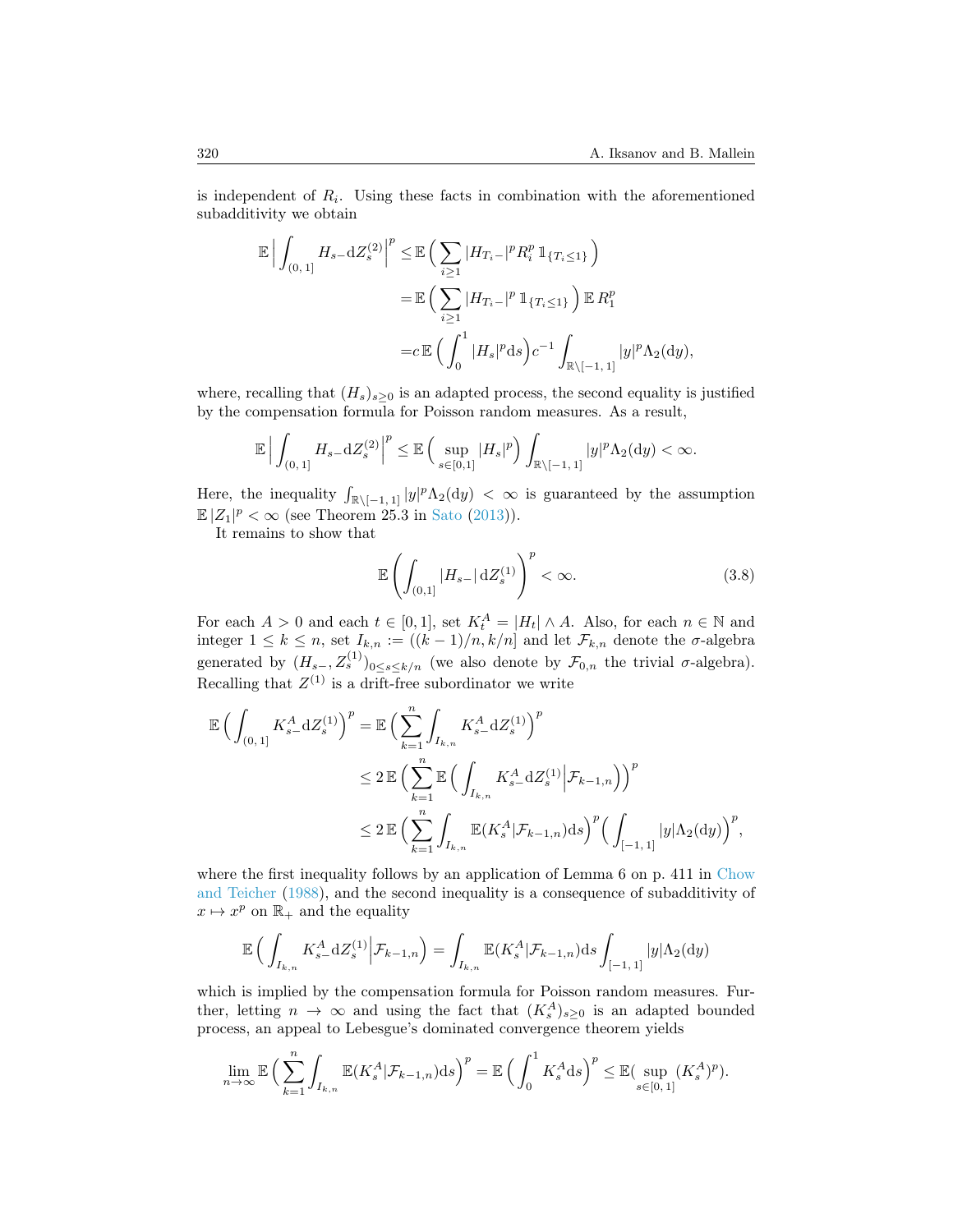Thus, we have proved that, for each  $A > 0$ ,

$$
\begin{split} \mathbb{E}\,\Big(\int_{(0,1]}(|H_{s-}|\wedge A)\mathrm{d}Z^{(1)}_s\Big)^p &\leq 2\,\mathbb{E}(\sup_{s\in[0,1]}|H_s|\wedge A)^p\Big(\int_{[-1,\,1]}|y|\Lambda_2(\mathrm{d}y)\Big)^p\\ &\leq \mathbb{E}(\sup_{s\in[0,1]}|H_s|)^p\Big(\int_{[-1,\,1]}|y|\Lambda_2(\mathrm{d}y)\Big)^p<\infty. \end{split}
$$

Letting  $A \to \infty$  in the latter formula, we infer [\(3.8\)](#page-5-0) with the help of Lévy's monotone convergence theorem.

The result given next is a consequence of Theorem 25.18 in [Sato](#page-16-0) [\(2013\)](#page-16-0). A direct proof can be found in Lemma 2.1 (a) of [Aurzada et al.](#page-14-7) [\(2015\)](#page-14-7).

<span id="page-6-0"></span>**Lemma 3.4.** Let  $p > 0$ . If  $\mathbb{E}e^{-pX_1} < \infty$ , then

$$
\mathbb{E}\sup_{s\in[0,1]}e^{-pX_s}=\mathbb{E}\exp(-p\inf_{s\in[0,1]}X_s)<\infty.
$$

#### 3.3. Proof of Theorem [3.1.](#page-3-5)

*Proof of* [\(3.1\)](#page-3-6)⇒[\(3.2\)](#page-3-7). We first show that conditions (3.1) ensure  $|S| < \infty$  a.s. Indeed, by Jensen's inequality  $\mathbb{E} e^{-pX_1} < 1$  entails  $\mathbb{E} X_1 \in (0,\infty]$ , whence  $\lim_{t\to\infty} X_t$  $= +\infty$  a.s. Further,  $\int_{|y|>1} |y|^p \Lambda_2(\mathrm{d}y) < \infty$  ensures  $\int_{|y|>1} \log |y| \Lambda_2(\mathrm{d}y) < \infty$  and, a fortiori, the second condition in  $(2.5)$ . Now  $|S| < \infty$  a.s. follows from Proposition [2.1.](#page-3-3)

Now observe that the random variable  $S$  can be obtained as a discrete-time perpetuity generated by the pair of random variables

$$
(M_*, Q_*) := (e^{-X_1}, \int_{[0,1]} e^{-X_{s-}} \mathrm{d}Z_s).
$$

In view of the discussion at the beginning of Section [3.1](#page-3-8) and our assumption that  $\Lambda_2$ is nontrivial, the distribution of S is nondegenerate. Therefore,  $\mathbb{P}\{Q_*+M_*r=r\}$  < 1 for all  $r \in \mathbb{R}$ . This enables us to invoke Proposition [3.2](#page-4-0) which states that  $\mathbb{E}|S|^p$  $\infty$  if, and only if,  $\mathbb{E} M_*^p = \mathbb{E} e^{-pX_1} < 1$  and  $\mathbb{E} |Q_*|^p = \mathbb{E} | \int_{[0,1]} e^{-X_{s-1}} \mathrm{d}Z_s|^p < \infty$ .

It is well-known that the second assumption in [\(3.1\)](#page-3-6) is equivalent to  $\mathbb{E}|Z_1|^p < \infty$ (see, for instance, Theorem 25.3 on p. 159 in [Sato](#page-16-0) [\(2013\)](#page-16-0)). By Lemma [3.4,](#page-6-0) the first condition in [\(3.1\)](#page-3-6) guarantees  $\mathbb{E} \sup_{s \in [0,1]} e^{-pX_s} < \infty$ . With these at hand we infer  $\mathbb{E}|Q_*|^p < \infty$  by Proposition [3.3.](#page-4-1)

*Proof of*  $(3.2) \Rightarrow (3.1)$  $(3.2) \Rightarrow (3.1)$  $(3.2) \Rightarrow (3.1)$ . We assume that  $\Lambda_2$  charges all the punctured line  $\mathbb{R}\setminus\{0\}$ . Otherwise, the proof becomes simpler. We have  $\mathbb{E} M_*^p = \mathbb{E} e^{-pX_1} < 1$  by another appeal to Proposition [3.2.](#page-4-0) Using the inequality

$$
|x + y|^p \ge (2^{1-p} \wedge 1)|x|^p - |y|^p, \quad x, y \in \mathbb{R}
$$

which is implied by convexity (respectively subadditivity) of  $s \mapsto s^p$  for  $s \geq 0$  when  $p \ge 1$  (resp. when  $p \in (0,1)$ ) we obtain

$$
\infty > \mathbb{E} |S|^p = \mathbb{E} \Big| \int_{[0,1]} e^{-X_{s-}} \mathrm{d} \tilde{Z}_s^{(1)} + \int_{[0,1]} e^{-X_{s-}} \mathrm{d} \tilde{Z}_s^{(2)} \Big|^p
$$
  
\n
$$
\geq (2^{1-p} \wedge 1) \mathbb{E} \Big| \int_{[0,1]} e^{-X_{s-}} \mathrm{d} \tilde{Z}_s^{(2)} \Big|^p - \mathbb{E} \Big| \int_{[0,1]} e^{-X_{s-}} \mathrm{d} \tilde{Z}_s^{(1)} \Big|^p
$$

,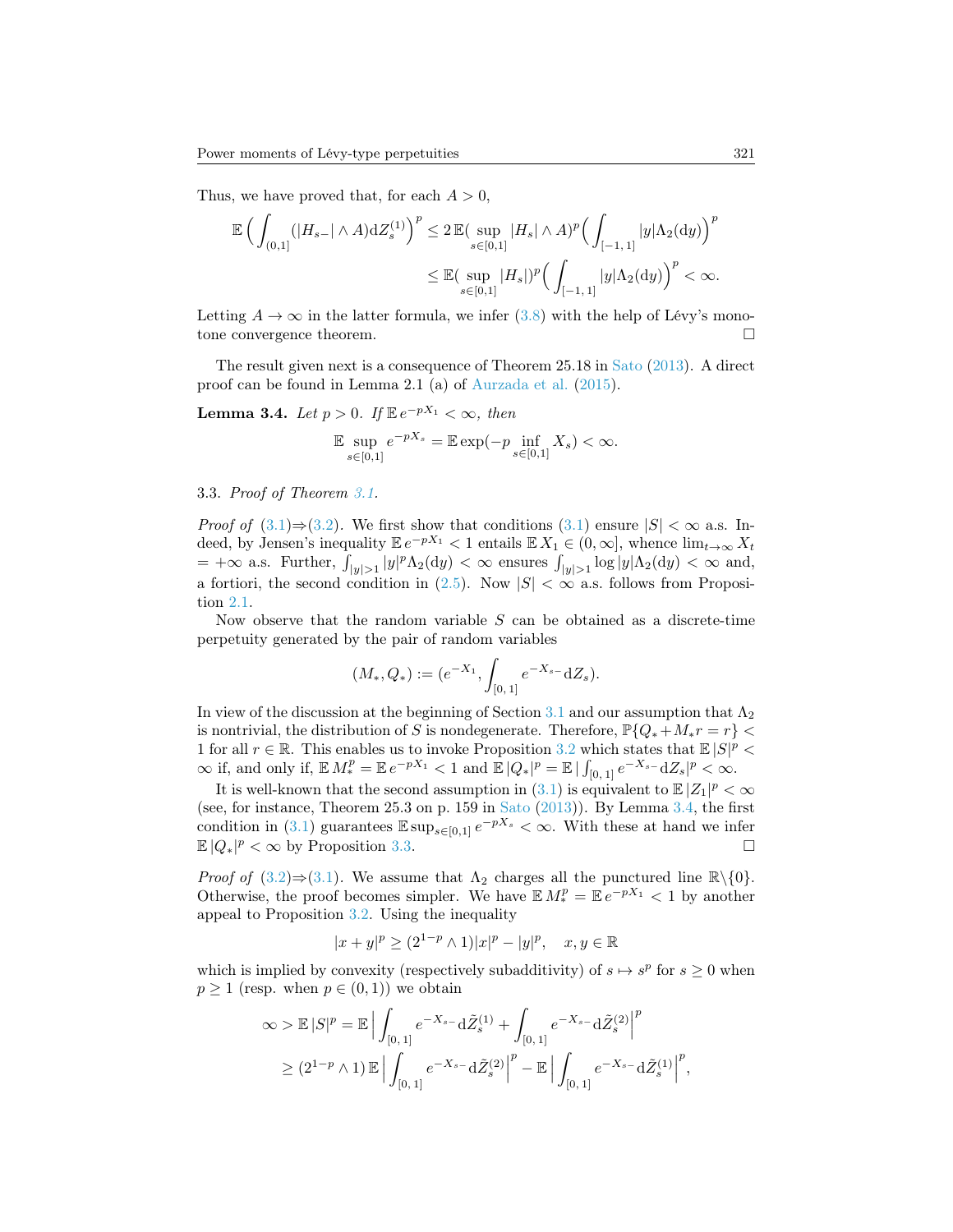where, for  $t \geq 0$ ,

$$
\tilde{Z}_{t}^{(1)} := \int_{[0, t] \times \mathbb{R}} y \, \mathbb{1}_{[-1,1]}(y) N_2(\text{d} s \text{d} y) = \sum_{\tau_k \leq t} j_k \, \mathbb{1}_{\{|j_k| \leq 1\}} \n\tilde{Z}_{t}^{(2)} := Z_t - \tilde{Z}_{t}^{(1)} = \int_{[0, t] \times \mathbb{R}} y \, \mathbb{1}_{\mathbb{R} \setminus [-1,1]}(y) N_2(\text{d} s \text{d} y) = \sum_{\tau_k \leq t} j_k \, \mathbb{1}_{\{|j_k| > 1\}}.
$$

By Theorem 25.3 on p. 159 in [Sato](#page-16-0) [\(2013\)](#page-16-0), the random variable  $|\tilde{Z}_1^{(1)}|$  has finite power moments of all positive orders. In particular,  $\mathbb{E} |\tilde{Z}_1^{(1)}|^p < \infty$ . Hence, according to Proposition [3.3,](#page-4-1)  $\mathbb{E}\left[\int_{[0,1]}e^{-X_s}-d\tilde{Z}_s^{(1)}\right]$  $(T_i, R_i)_{i \in \mathbb{N}}$  introduced in the proof of Proposition [3.3](#page-4-1) for the jump times and jump  $p \leq \infty$ . Recall the notation sizes of  $Z^{(2)}$ , respectively. Noting that  $T_1, T_2, \ldots$  are also the jump times of  $\tilde{Z}^{(2)}$ , set  $V_i := \tilde{Z}_{T_i}^{(2)}$  $T_i^{(2)} - \tilde{Z}_{T_i}^{(2)}$  for  $i \in \mathbb{N}$  and observe that  $|V_i| = R_i$ . We infer

$$
\infty > \mathbb{E} \Big| \int_{[0,1]} e^{-X_{s-1}} d\tilde{Z}_{s}^{(2)} \Big|^{p} \geq \mathbb{E} \Big| \sum_{T_{k} \leq 1} e^{-X_{T_{k}} - V_{k}} \Big|^{p} \mathbb{1}_{\{T_{1} \leq 1 < T_{2}\}} = \mathbb{E} \Big| e^{-X_{T_{1}} - V_{1}} \Big|^{p} e^{-c} c
$$
  
=  $\mathbb{E} e^{-pX_{T_{1}} - \mathbb{E} \Big| V_{1} \Big|^{p} e^{-c} c},$ 

where  $c = \Lambda_2(\mathbb{R}\setminus[-1,1])$ , thereby proving that  $\mathbb{E}|V_1|^p < \infty$  or, equivalently, that the second inequality in [\(3.1\)](#page-3-6) holds. The proof of Theorem [3.1](#page-3-5) is complete.  $\square$ 

## 4. Applications to branching Lévy processes

<span id="page-7-2"></span>4.1. Definitions and main result. Branching Lévy processes are a continuous-time generalization of branching random walks. Similarly to Lévy processes (see [\(2.2\)](#page-2-0)), branching Lévy processes are characterized by a triplet  $(\sigma^2, a, \Pi)$ , where  $\sigma^2 \geq 0$ ,  $a \in \mathbb{R}$  and  $\Pi$  is a sigma-finite measure on

$$
\mathcal{P} := \left\{ \mathbf{x} = (x_n) \in [-\infty, \infty)^{\mathbb{N}} : x_1 \geq x_2 \geq \cdots \text{ and } \lim_{n \to \infty} x_n = -\infty \right\}.
$$

Also, it is assumed that  $\Pi$  satisfies

<span id="page-7-1"></span>
$$
\int_{\mathcal{P}} (x_1^2 \wedge 1) \Pi(\mathrm{d}\mathbf{x}) < \infty,\tag{4.1}
$$

and that there exists  $\theta > 0$  such that

<span id="page-7-0"></span>
$$
\int_{\mathcal{P}} \left( e^{\theta x_1} \mathbb{1}_{(1,\infty)}(x_1) + \sum_{j\geq 2} e^{\theta x_j} \right) \Pi(\mathrm{d}\mathbf{x}) < \infty. \tag{4.2}
$$

In the sequel we reserve the letter  $\theta$  to denote a fixed (possibly unique) positive number for which  $(4.2)$  holds.

The set of individuals alive at time t which we denote by  $\mathcal{N}_t$  can be encoded using an adaptation of Ulam-Harris notation (see [Shi and Watson,](#page-16-1) [2017](#page-16-1) for the proposed encoding in the context of compensated fragmentations). For all  $s \leq t$ and all individual u alive at time t, we write  $X_s(u)$  for the position at time s of u if  $u \in \mathcal{N}_s$ , and for the position of its ancestor at time s if  $u \notin \mathcal{N}_s$ .

We outline the evolution of a branching Lévy process with characteristic triplet  $(\sigma^2, a, \Pi)$  and refer to Sections 4 and 5 in [Bertoin and Mallein](#page-14-8) [\(2019+\)](#page-14-8) for more details. Denote by  $\mathcal{N} = \sum \varepsilon_{(t_k,\mathbf{x}^{(k)})}$  a Poisson random measure on  $\mathbb{R}_+ \times \mathcal{P}$  with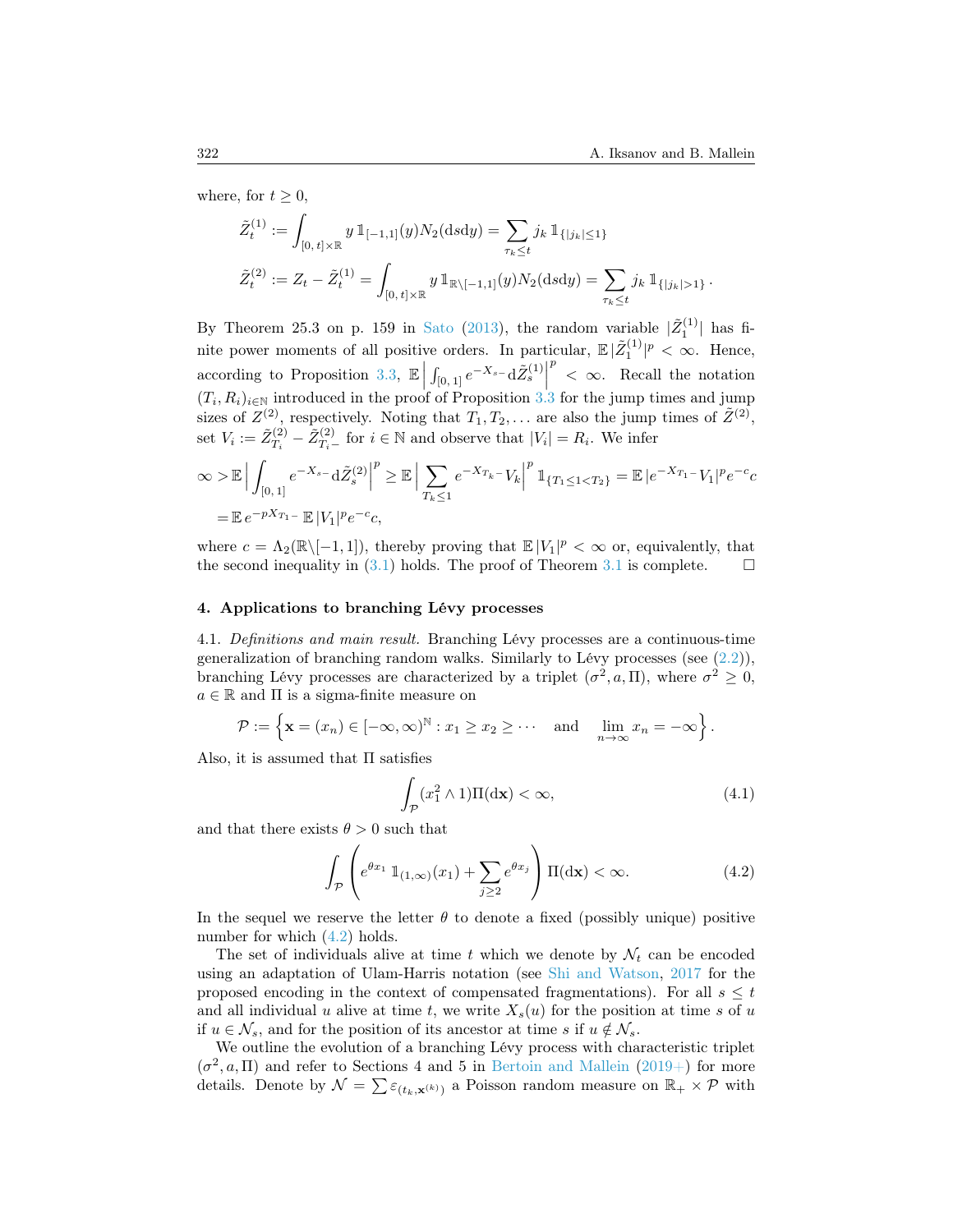mean measure LEB  $\otimes$  Π. The position of the initial particle in the branching Lévy process follows the path of the process  $(X_t(\emptyset))_{t\geq0}$  defined by

<span id="page-8-0"></span>
$$
X_t(\emptyset) := \sigma B_t^* + at + \int_{[0, t] \times \mathcal{P}} x_1 \mathbb{1}_{[-1, 1]}(x_1) \mathcal{N}^c(\text{d}s \text{d}\mathbf{x}) + \int_{[0, t] \times \mathcal{P}} x_1 \mathbb{1}_{\mathbb{R} \setminus [-1, 1]}(x_1) \mathcal{N}(\text{d}s \text{d}\mathbf{x}), \quad t \ge 0,
$$
 (4.3)

where  $(B_t^*)_{t\geq 0}$  is a Brownian motion independent of  $\mathcal N$ , and the first Poisson integral is taken in the compensated sense (see Section [2](#page-2-2) for more details concerning a similar integral). For each atom  $(t_k, \mathbf{x}^{(k)})$  of  $\mathcal{N}$ , the initial particle gives birth at time  $t_k$  to new individuals which are started at position  $X_{t_k-}(\varnothing) + x_2^{(k)}, X_{t_k-}(\varnothing) + x_3^{(k)}, \ldots$ Each of the newborn particles then starts an independent copy of the branching Lévy process from their birth time and position. Note that  $(X_t(\emptyset))_{t>0}$  is a Lévy process with characteristic triplet  $(\sigma^2, a, \Pi_1)$ , where  $\Pi_1$  is the image measure of  $\Pi$ under the mapping  $\mathbf{x} \to x_1$ , and [\(4.3\)](#page-8-0) is its Lévy-Itô decomposition (compare with  $(2.2)$ ). Condition  $(4.1)$  guarantees that this Lévy process is well-defined.

For  $z \in \mathbb{C}$  with  $\text{Re}(z) = \theta$ , set

$$
\kappa(z) = \frac{1}{2}\sigma^2 z^2 + az + \int_{\mathcal{P}} \left( \sum_{k \ge 1} (e^{zx_k} - 1 - zx_1 \mathbb{1}_{(-1,1)}(x_1)) \right) \Pi(\mathrm{d}\mathbf{x}).
$$

Condition [\(4.2\)](#page-7-0) ensures that  $\kappa(z)$  is finite on its domain. By [Bertoin and Mallein](#page-14-8)  $(2019+$ , Theorem 1.1(ii)), we have, for  $t \geq 0$ ,

<span id="page-8-1"></span>
$$
\mathbb{E}\left(\sum_{u\in\mathcal{N}_t}e^{zX_t(u)}\right) = \exp(t\kappa(z)).\tag{4.4}
$$

Therefore, it is natural to say that  $\kappa(z)$  is the value at z of the *cumulant generating* function of the branching Lévy process. For later needs we also note that according to the many-to-one formula for branching Lévy processes [\(Bertoin and Mallein,](#page-14-8) [2019+,](#page-14-8) Lemma 2.2), the function  $\Psi : \mathbb{R} \to \mathbb{C}$  defined by

<span id="page-8-2"></span>
$$
\Psi(s) := \kappa(\theta + \mathrm{i}s) - \kappa(\theta) \tag{4.5}
$$

is the Lévy-Khinchine exponent of a Lévy process that we denote by  $\xi = (\xi_t)_{t\geq 0}$ .

The branching property of the branching Lévy process tells us that conditionally on the positions of the particles at time  $t$  the processes initiated by these particles are i.i.d. branching Lévy processes, shifted by the position of their ancestor, see [Bertoin and Mallein](#page-14-8)  $(2019)$ , Fact  $(B)$ ). The branching property in combination with [\(4.4\)](#page-8-1) imply that the process  $W := (W_t)_{t>0}$  defined by

$$
W_t := \sum_{u \in \mathcal{N}_t} e^{\theta X_t(u) - t\kappa(\theta)}, \quad t \ge 0
$$
\n(4.6)

is a non-negative continuous-time martingale with respect to the natural filtration. This martingale, often called Biggins' or McKean's martingale, and its a.s. limit  $W_{\infty}$ are of primary importance for the study of branching Lévy processes. According to a classical result in the field of branching processes

$$
\mathbb{P}\{W_{\infty}=0\} \in \{\mathbb{P}\{\exists t>0:\mathcal{N}_t=\oslash\},1\},\
$$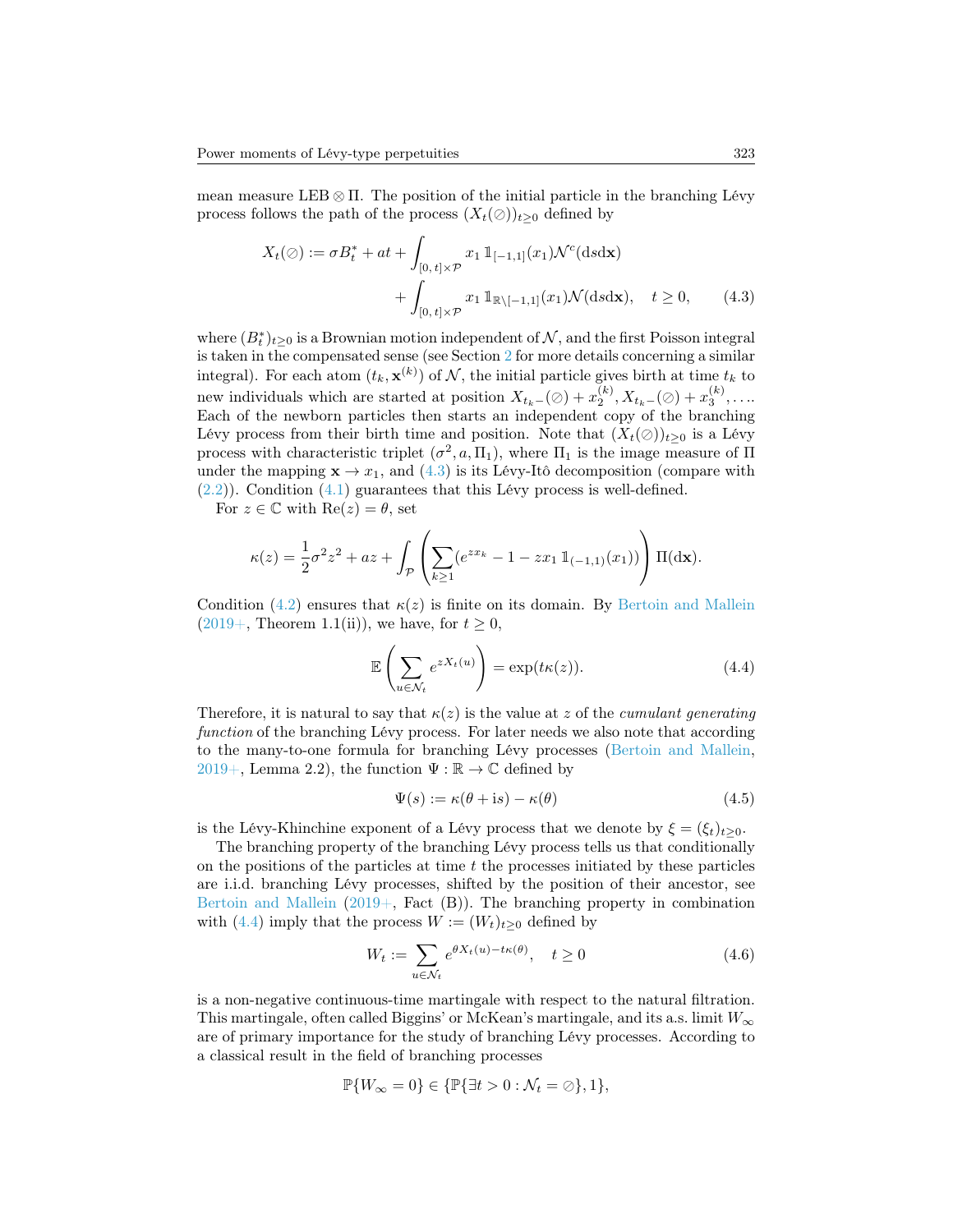i.e., either  $W_{\infty}$  is strictly positive a.s. on the survival set of the branching Lévy process or  $W_{\infty} = 0$  a.s. While the first case is equivalent to the uniform integrability of the martingale W, the second one is called the degenerate case.

We are ready to state the second main result of the present article.

<span id="page-9-0"></span>**Theorem 4.1.** Let X be a branching Lévy process satisfying  $(4.1)$  and  $(4.2)$ , W the corresponding Biggins martingale, and  $\xi$  the Lévy process with the Lévy-Khinchine exponent given in [\(4.5\)](#page-8-2).

(i) The martingale W is uniformly integrable if, and only if,

<span id="page-9-2"></span>
$$
\lim_{t \to \infty} (\theta \xi_t - t\kappa(\theta)) = -\infty \text{ a.s.}
$$

$$
and \quad \int_{\mathcal{P}} \sum_{k\geq 1} e^{\theta x_k} \frac{\log\left(\sum_{j\neq k} e^{\theta x_j}\right)}{A\left(\log\left(\sum_{j\neq k} e^{\theta x_j}\right)\right)} \mathbb{1}_{\left(e,\infty\right)} \left(\sum_{j\neq k} e^{\theta x_j}\right) \Pi(\mathrm{d}\mathbf{x}) < \infty,\qquad(4.7)
$$

where  $A(y) = 1 + \int_{\mathcal{P}} \sum_{k \ge 1} e^{\theta x_k} ((-x_k) \wedge y - 1)_+ \Pi(\mathrm{d} \mathbf{x})$  for  $y \ge 1$ . (ii) Let  $p \in (1,2]$ . The martingale W converges in  $L_p$  if, and only if,

<span id="page-9-1"></span>
$$
\kappa(p\theta) < p\kappa(\theta) \quad \text{and} \quad \int_{\mathcal{P}} \sum_{k \ge 1} e^{\theta x_k} \left( \sum_{j \ne k} e^{\theta x_j} \right)^{p-1} \mathbb{1}_{(e,\infty)} \left( \sum_{j \ne k} e^{\theta x_j} \right) \Pi(\mathrm{d}\mathbf{x}) < \infty \tag{4.8}
$$

In [Bertoin and Mallein](#page-14-0) [\(2018,](#page-14-0) Theorem 1.1) similar necessary and sufficient conditions for the uniform integrability of  $W$  were obtained under the additional assumption that  $\mathbb{E}\xi_1 \in (-\infty,\infty)$ . A new aspect of part (i) of Theorem [4.1](#page-9-0) is that  $\mathbb{E}\xi_1$ may be infinite or not exist. In [Bertoin and Mallein](#page-14-0) [\(2018,](#page-14-0) Proposition 1.4) it was proved that conditions [\(4.8\)](#page-9-1) entail the  $L_p$ -convergence of W under the additional integrability condition  $\kappa(q\theta) < \infty$  for some  $q > p$ .

Using [Doney](#page-15-11) [\(2007,](#page-15-11) Theorem 4.15) one can give an integral test expressed in terms of the characteristics of the branching Lévy process which is equivalent to the first condition in [\(4.7\)](#page-9-2), that is,  $\lim_{t\to\infty}(\theta \xi_t - t\kappa(\theta)) = -\infty$  a.s.

Theorem [4.1](#page-9-0) will be proved along the lines of the proof of the corresponding result for branching random walks, see the introduction for more details. To this end, in the next section we define a size-biased measure and the corresponding spinal decomposition. The latter as well as Proposition [2.1](#page-3-3) and Theorem [3.1](#page-3-5) are essential ingredients for the proof of Theorem [4.1.](#page-9-0)

4.2. Spinal decomposition. The spinal decomposition is a useful tool to construct the branching Lévy process under the size-biased law

$$
\bar{\mathbb{P}}\big|_{\mathcal{F}_t}:=\,W_t\mathbb{P}|_{\mathcal{F}_t}\,,\quad t\geq 0,
$$

where  $(\mathcal{F}_t)_{t>0}$  is the natural filtration for W. The resulting process is a branching process with the set of distinguished individuals, called the spine. While the individuals belonging to the spine produce offspring and displace them according to a special law, the rest of the population behaves as in a standard branching Lévy process. This justifies the term 'spinal decomposition'.

To explain the evolution of a branching Lévy process with spine we need more notation. Let  $\hat{\Pi}$  be a measure on  $\mathcal{P} \times \mathbb{N}$  defined by

$$
\hat{\Pi}(\mathrm{d} \mathbf{x} \mathrm{d} k) = e^{\theta x_k} \left( \Pi(\mathrm{d} x) \mathrm{Count}(\mathrm{d} k) \right),\tag{4.9}
$$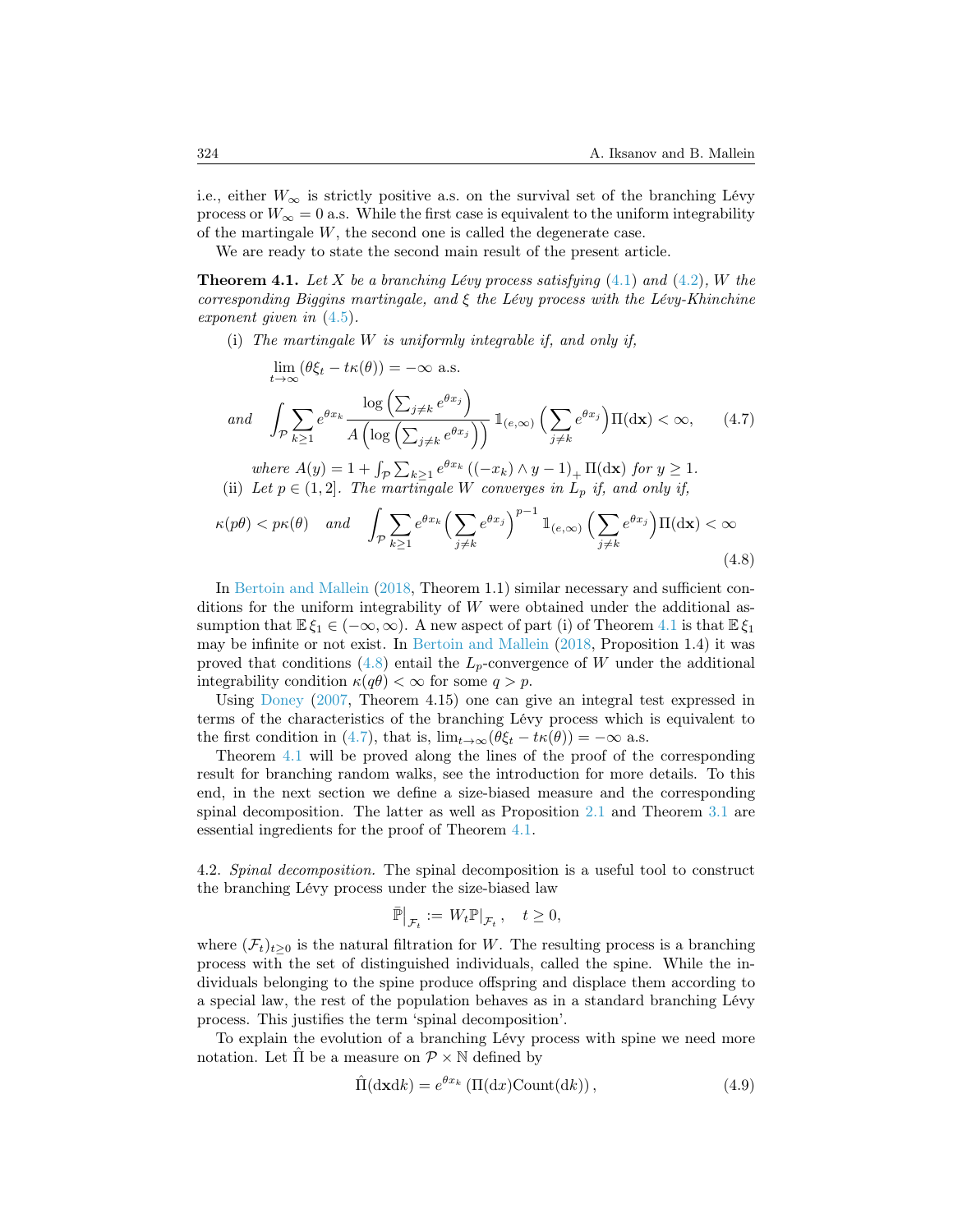where Count is the counting measure on N. Set

$$
\hat{a} = a + \theta \sigma^2 + \int_{\mathcal{P}} \Big( \sum_{k \ge 1} x_k e^{\theta x_k} \, \mathbb{1}_{[-1,1]}(x_k) - x_1 \, \mathbb{1}_{[-1,1]}(x_1) \Big) \Pi(\mathrm{d}\mathbf{x})
$$

and note that  $\hat{a}$  is well-defined and finite by [\(4.1\)](#page-7-1) and [\(4.2\)](#page-7-0). Also, we denote by  $\hat{\mathcal{N}}$ a Poisson random measure on  $\mathbb{R}_+ \times \mathcal{P} \times \mathbb{N}$  with mean measure LEB  $\otimes \hat{\Pi}$  and by  $(\hat{B}_t)_{t\geq 0}$  a Brownian motion which is independent of  $\hat{\mathcal{N}}$ .

Now we define the spine process  $\hat{\xi} = (\hat{\xi}_t)_{t>0}$  by the following Lévy-Itô decomposition: for  $t \geq 0$ 

$$
\hat{\xi}_t := \sigma \hat{B}_t + \hat{a}t + \int_{[0, t] \times \mathcal{P} \times \mathbb{N}} x_k \, \mathbb{1}_{[-1, 1]}(x_k) \hat{\mathcal{N}}^{(c)}(\text{d} s \text{d} \mathbf{x} \text{d} k) \n+ \int_{[0, t] \times \mathcal{P} \times \mathbb{N}} x_k \, \mathbb{1}_{\mathbb{R} \setminus [-1, 1]}(x_k) \hat{\mathcal{N}}(\text{d} s \text{d} \mathbf{x} \text{d} k).
$$

Plainly,  $\hat{\xi}$  is a Lévy process with characteristic triplet  $(\sigma^2, \hat{a}, \Lambda_1)$ , where the Lévy measure is given by

<span id="page-10-0"></span>
$$
\int_{\mathbb{R}} f(-x) \Lambda_1(\mathrm{d}x) = \int_{\mathcal{P}} \Big( \sum_{k \ge 1} e^{\theta x_k} f(x_k) \Big) \Pi(\mathrm{d}\mathbf{x}).\tag{4.10}
$$

Further, it can be checked that the Lévy-Khinchine exponent of  $\hat{\xi}$  is  $\Psi$  defined in  $(4.5).$  $(4.5).$ 

We are now ready to discuss briefly the evolution of a branching Lévy process with spine. The spine particle displaces according to the Lévy process  $\xi$ , and for each atom  $(t, \mathbf{x}, k)$  of  $\hat{\mathcal{N}}$ , the spine particle produces offspring at positions  $\hat{\xi}_{t-}+x_j$  for all  $j \neq k$ . Each of these newborn particles then immediately starts an independent branching Lévy process from their birth place and time. Retaining the notation  $\mathcal{N}_t$ and  $X_s(u)$  (see Section [4.1\)](#page-7-2) for the branching Lévy process with spine we shall also write  $w_t$  for the label at time t of the spine particle. With these at hand we denote by  $\tilde{\mathbb{P}}$  the law of  $((X_t(u))_{u \in \mathcal{N}_t,t\geq 0},(\mathcal{N}_t)_{t\geq 0},(w_t)_{t\geq 0}).$ 

Denote by  $(\mathcal{H}_t)_{t\geq0}$  the filtration associated to  $(X_t(u))_{u\in\mathcal{N}_t,t\geq0}$  for the branching Lévy process with spine which excludes the information concerning the labels of the spine individuals.

**Lemma 4.2.** We have  $\mathbb{P}_{\vert \mathcal{H}_t} = \mathbb{P}_{\vert \mathcal{H}_t}$  for  $t \geq 0$  and

$$
\hat{\mathbb{P}}\{w_t = u | \mathcal{H}_t\} = \frac{e^{\theta X_t(u) - t\kappa(\theta)}}{W_t}, \quad t \ge 0.
$$

Furthermore, under  $\mathbb{P}, (X_t(w_t))_{t>0}$  is a Lévy process with Lévy-Khinchine exponent Ψ.

The spinal decomposition was introduced in [Lyons et al.](#page-15-12) [\(1995\)](#page-15-12) in the context of Galton-Watson processes. [Lyons](#page-15-7) [\(1997\)](#page-15-7) then proved a spinal decomposition result for branching random walks. This result was further generalized to branching Markov chains and general associated harmonic functions in [Biggins and Kypri](#page-15-13)[anou](#page-15-13) [\(2004\)](#page-15-13), to general Markov processes and multiple spines in [Harris and Roberts](#page-15-14) [\(2017\)](#page-15-14), etc. In the context of growth-fragmentation processes a proof of the spinal decomposition appeared in [Bertoin et al.](#page-14-9) [\(2018\)](#page-14-9) for binary compensated fragmentations, i.e., under the assumption  $\Pi({x_1 > 0}) + \Pi({x_3 > -\infty}) = 0$ . The first general spinal decomposition result for branching Lévy processes was obtained in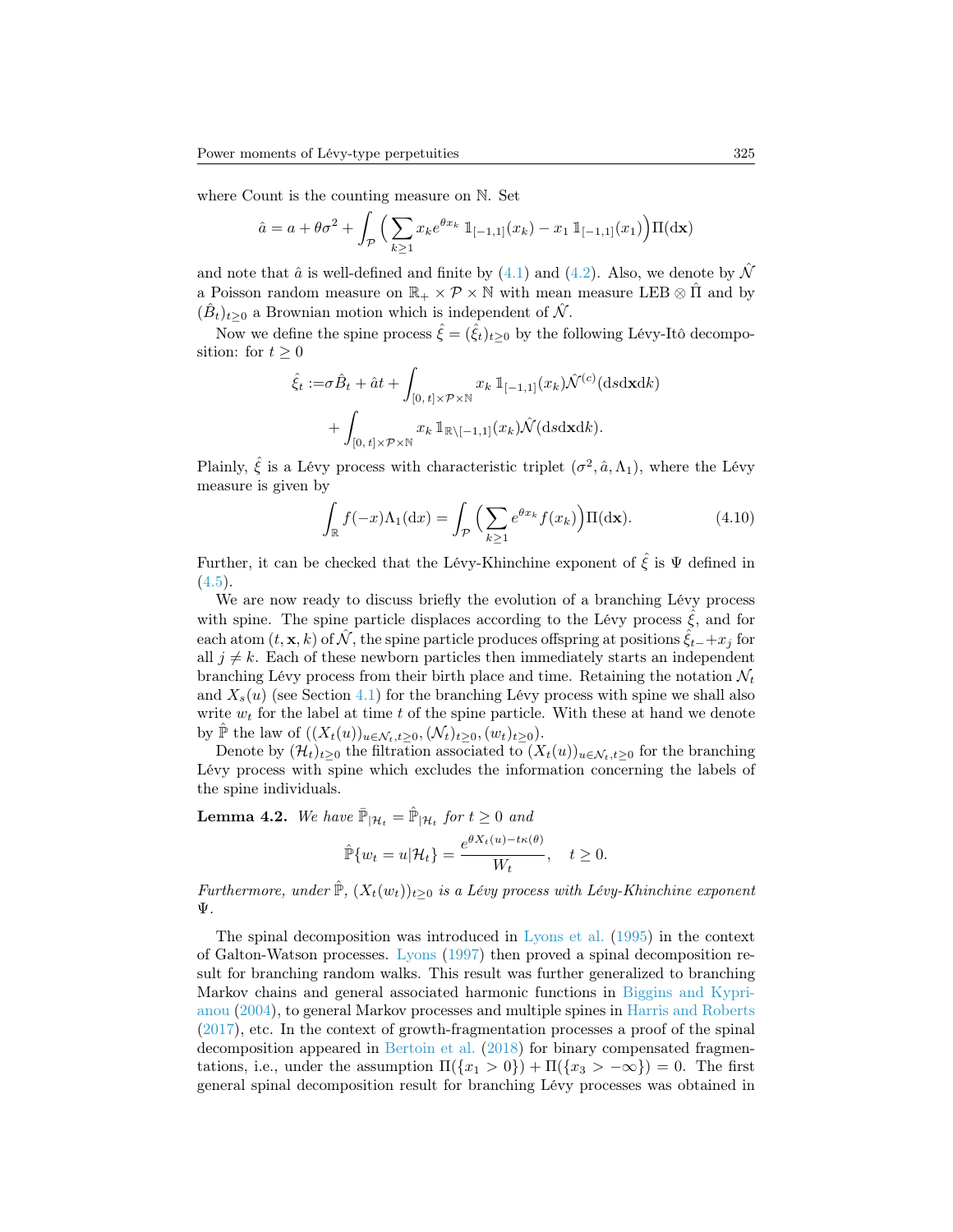[Shi and Watson](#page-16-1) [\(2017,](#page-16-1) Theorem 5.2) under the assumption  $\Pi({x_1 > 0}) = 0$ . A simple argument was given in [Bertoin and Mallein](#page-14-0) [\(2018,](#page-14-0) Lemma 2.3) which enabled one to deduce the spinal decomposition for branching Lévy processes from that for branching random walks.

4.3. Proof of Theorem [4.1.](#page-9-0) We start with some preliminary work. Denote by  $\Omega_s$  the multiset<sup>[2](#page-11-0)</sup> of children's positions at time s relative to the positions of their parents belonging to the spine, i.e.,

$$
\Omega_s = \begin{cases} \oslash, & \text{if } \mathcal{N}(\{s\} \times \mathcal{P} \times \mathbb{N}) = 0 \\ \{(x_j)_{j \neq k}\}, & \text{if } \mathcal{N}(\{(s, \mathbf{x}, k\}) = 1. \end{cases}
$$

Setting

$$
S_t := \sum_{0 \le s \le t} e^{\theta X_{s-}(w_{s-}) - s\kappa(\theta)} \sum_{z \in \Omega_s} e^{\theta z}, \quad t \ge 0
$$

we note that the  $\hat{P}$ -a.s. limit  $\lim_{t\to\infty} S_t$ , provided it is finite, is a Lévy-type perpe-tuity (see [\(2.4\)](#page-3-9)) in which the role of X is played by  $(-\theta X_t(w_t) + t\kappa(\theta))_{t>0}$  under  $\hat{P}$ , and the associated Lévy measures  $\Lambda_1$  and  $\Lambda_2$  are given, respectively, by [\(4.10\)](#page-10-0) and

$$
\int_{\mathbb{R}_+} f(x) \Lambda_2(\mathrm{d}x) = \int_{\mathcal{P}} \sum_{k \ge 1} e^{\theta x_k} f\left(\sum_{j \ne k} e^{\theta x_j}\right) \Pi(\mathrm{d}\mathbf{x}).
$$

It can be checked that assumptions  $(4.1)$  and  $(4.2)$  guarantee that the so defined  $\Lambda_1$  and  $\Lambda_2$  satisfy [\(2.1\)](#page-2-1).

To facilitate a forthcoming application of Proposition [2.1](#page-3-3) let us note that the second condition in [\(4.7\)](#page-9-2) is equivalent to

<span id="page-11-1"></span>
$$
\int_{(e,\infty)} \frac{\log y}{A(\log y)} \Lambda_2(\mathrm{d}y) < \infty,\tag{4.11}
$$

where  $A(x) = 1 + \int_1^x \Lambda_1((y,\infty)) dy$  for  $x \ge 1$  as in Section [2](#page-2-2) but with  $\Lambda_1$  as defined above. As far as an application of Theorem [3.1](#page-3-5) is concerned observe that  $\kappa(p\theta) < p\kappa(\theta)$  which is the first condition in [\(4.8\)](#page-9-1) is equivalent to

<span id="page-11-3"></span>
$$
\hat{\mathbb{E}} \exp((p-1)(\theta X_t(w_t) - t\kappa(\theta))) = \exp(\kappa(p\theta) - p\kappa(\theta)) < 1.
$$
 (4.12)

The latter is the first condition in  $(3.1)$  with X as defined in the previous paragraph. Further, the second condition in [\(4.8\)](#page-9-1) is equivalent to

<span id="page-11-4"></span>
$$
\int_{(1,\infty)} y^{p-1} \Lambda_2(\mathrm{d}y) < \infty. \tag{4.13}
$$

Now we write a basic representation for what follows:

<span id="page-11-5"></span>
$$
W_t^* := \hat{\mathbb{E}}\left(W_t|\mathcal{G}\right) = e^{\theta X_t(w_t) - t\kappa(\theta)} + S_t, \quad t \ge 0,
$$
\n(4.14)

where  $\mathcal G$  is the  $\sigma$ -algebra which contains the information concerning the trajectory of the spine as well as the birth place and the birth times of its offspring.

Passing to the proof of Theorem [4.1](#page-9-0) we first deal with the uniform integrability of W.

<span id="page-11-2"></span>**Lemma 4.3.** Under the assumptions of Theorem  $\angle$  1 the martingale W is uniformly integrable if, and only if, conditions [\(4.7\)](#page-9-2) hold.

<span id="page-11-0"></span><sup>2</sup> I.e., the set of elements counted with their multiplicity.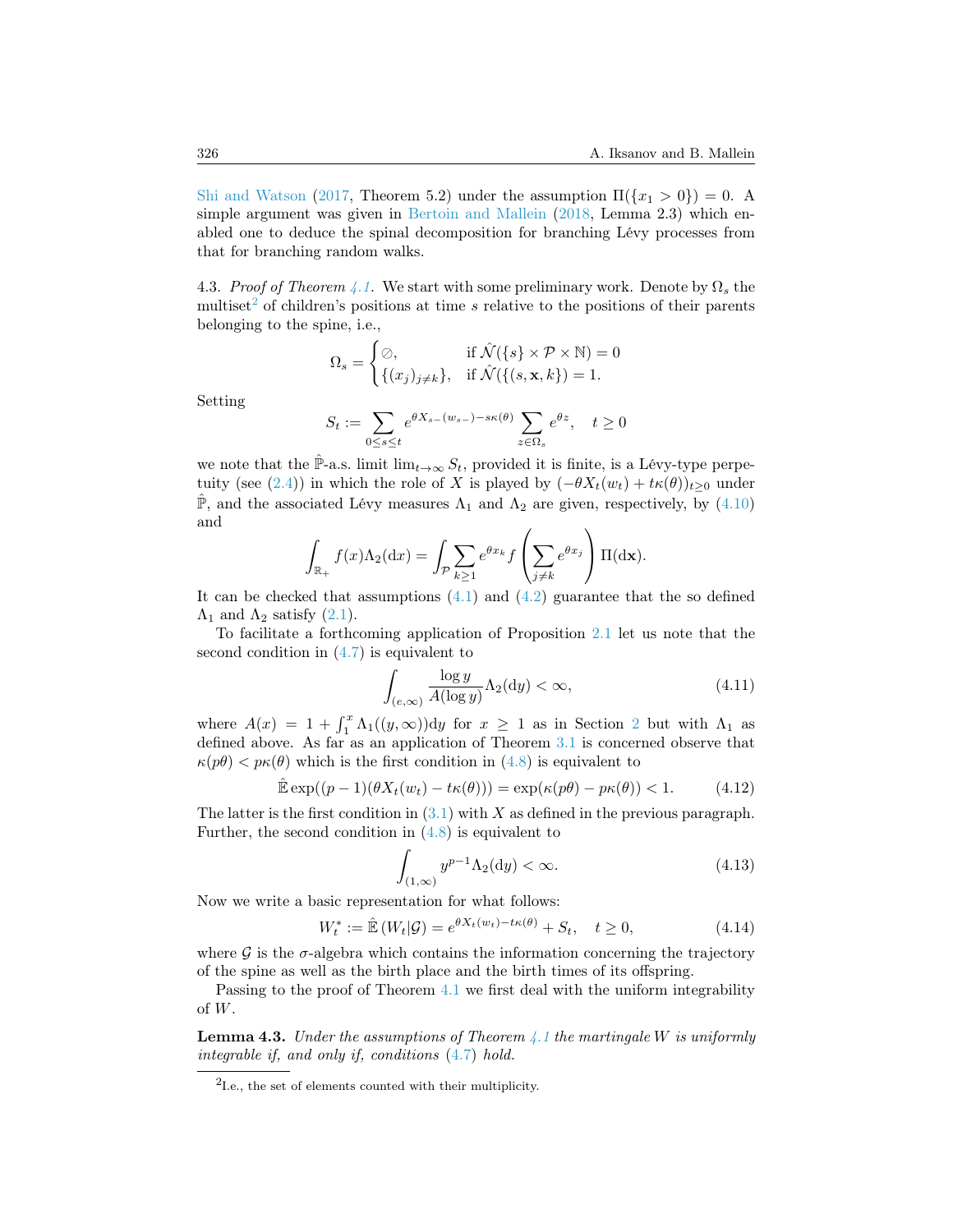Proof: We use the classical observation (see, for instance, p. 220 in [Lyons,](#page-15-7) [1997\)](#page-15-7) that

<span id="page-12-2"></span>W is uniformly integrable under  $\mathbb{P} \iff \bar{W}_{\infty} := \limsup_{t \to \infty} W_t < \infty \quad \hat{\mathbb{P}}$  - a.s. (4.15)

Therefore, it is enough to prove that conditions  $(4.7)$  are equivalent to the  $\mathbb{P}_{\text{-a.s.}}$ . finiteness of  $\bar{W}_{\infty}$ .

Assume that conditions [\(4.7\)](#page-9-2) hold. Since the law of the Lévy process  $(\xi_t)_{t>0}$  is the same as the P-law of  $(X_t(w_t))_{t>0}$ , the first condition in  $(4.7)$  ensures that

<span id="page-12-0"></span>
$$
\lim_{t \to \infty} (\theta X_t(w_t) - t\kappa(\theta)) = -\infty \quad \hat{\mathbb{P}} - \text{a.s.}
$$
\n(4.16)

This entails  $\lim_{t\to\infty} W_t^* = \lim_{t\to\infty} S_t$   $\hat{\mathbb{P}}$ -a.s. With [\(4.11\)](#page-11-1) and [\(4.16\)](#page-12-0) at hand, an application of Proposition [2.1](#page-3-3) (recall our specific choice of X) yields  $\lim_{t\to\infty} S_t$  <  $\infty$   $\hat{P}$ -a.s. and thereupon  $\lim_{t\to\infty} W_t^* < \infty$   $\hat{P}$ -a.s. Invoking the conditional Fatou Lemma we further infer

<span id="page-12-1"></span>
$$
\liminf_{t \to \infty} W_t < \infty \quad \hat{\mathbb{P}} - \text{a.s.} \tag{4.17}
$$

According to Proposition 2 in [Harris and Roberts](#page-15-15)  $(2009)$ ,  $1/W$  is a positive supermartingale under  $\hat{\mathbb{P}}$ . Thus,  $1/W_t$  converges  $\hat{\mathbb{P}}$ -a.s. as  $t \to \infty$ . In view of [\(4.17\)](#page-12-1) the limit cannot be zero. Therefore,  $\bar{W}_{\infty} < \infty$   $\hat{\mathbb{P}}$ -a.s. which is equivalent to the uniform integrability of W.

Conversely, assume that W is uniformly integrable or equivalently  $\bar{W}_{\infty} < \infty$ P-a.s. Then

$$
W_t \ge \sum_{u \in \mathcal{N}_t} e^{\theta X_t(u) - t\kappa(\theta)} \ge e^{\theta X_t(w_t) - t\kappa(\theta)}, \quad t \ge 0
$$

entails  $\limsup_{t\to\infty}(\theta X_t(w_t)-t\kappa(\theta))<\infty$   $\hat{\mathbb{P}}$ -a.s, whence  $\lim_{t\to\infty}(\theta X_t(w_t)-t\kappa(\theta))=$  $-\infty$   $\hat{\mathbb{P}}$ -a.s. This proves that the first condition in [\(4.7\)](#page-9-2) holds.

Passing to the proof of the second condition in [\(4.7\)](#page-9-2) we first observe that, for all  $0 \leq s \leq t$ ,

$$
W_t \ge \sum_{0 \le r \le s} e^{\theta X_{r-}(w_r) - r\kappa(\theta)} \sum_{z \in \Omega_r} e^{\theta z} W_t^{(r,z)} \quad \hat{\mathbb{P}} - \text{a.s.},
$$

where the random variables

$$
W_t^{(r,z)} := \sum_{u \in \mathcal{N}_t} e^{\theta(X_t(u) - X_r(u)) - (t - r)\kappa(\theta)} 1\!\!1_{\{u \text{ descendant of } z\}}
$$

are independent of G and have the same  $\hat{P}$ -distribution as the P-distribution of  $W_{t-r}$ . Letting now  $t \to \infty$  we infer, for all  $s \geq 0$ ,

<span id="page-12-3"></span>
$$
\bar{W}_{\infty} \ge \sum_{r \le s} e^{\theta X_{r-}(w_r) - r\kappa(\theta)} \sum_{z \in \Omega_r} e^{\theta z} W_{\infty}^{(r,z)} \quad \hat{\mathbb{P}} - \text{a.s.},\tag{4.18}
$$

where  $W_{\infty}^{(r,z)}$  is the limit of the Biggins martingale associated to the descendant of the spine born at time  $r$  at position  $z$ .

The random variables  $(W_{\infty}^{(r,z)})_{r\geq 0, z\in\Omega_r}$  are i.i.d. In view of the assumption  $\bar{W}_{\infty} < \infty$   $\hat{\mathbb{P}}$ -a.s. equivalence [\(4.15\)](#page-12-2) ensures  $\mathbb{E} W_{\infty}^{(r,z)} = 1$ . As a consequence, there exists  $\delta > 0$  such that  $\mathbb{P}\{W_{\infty}^{(r,z)} \geq 1\} = \delta$ . Setting  $e^{(r,z)} = \mathbb{1}_{[1,\infty)}(W_{\infty}^{(r,z)})$  we conclude that the random variables  $(e^{(r,z)})_{r\geq 0, z\in\Omega_r}$  are independent Bernoulli random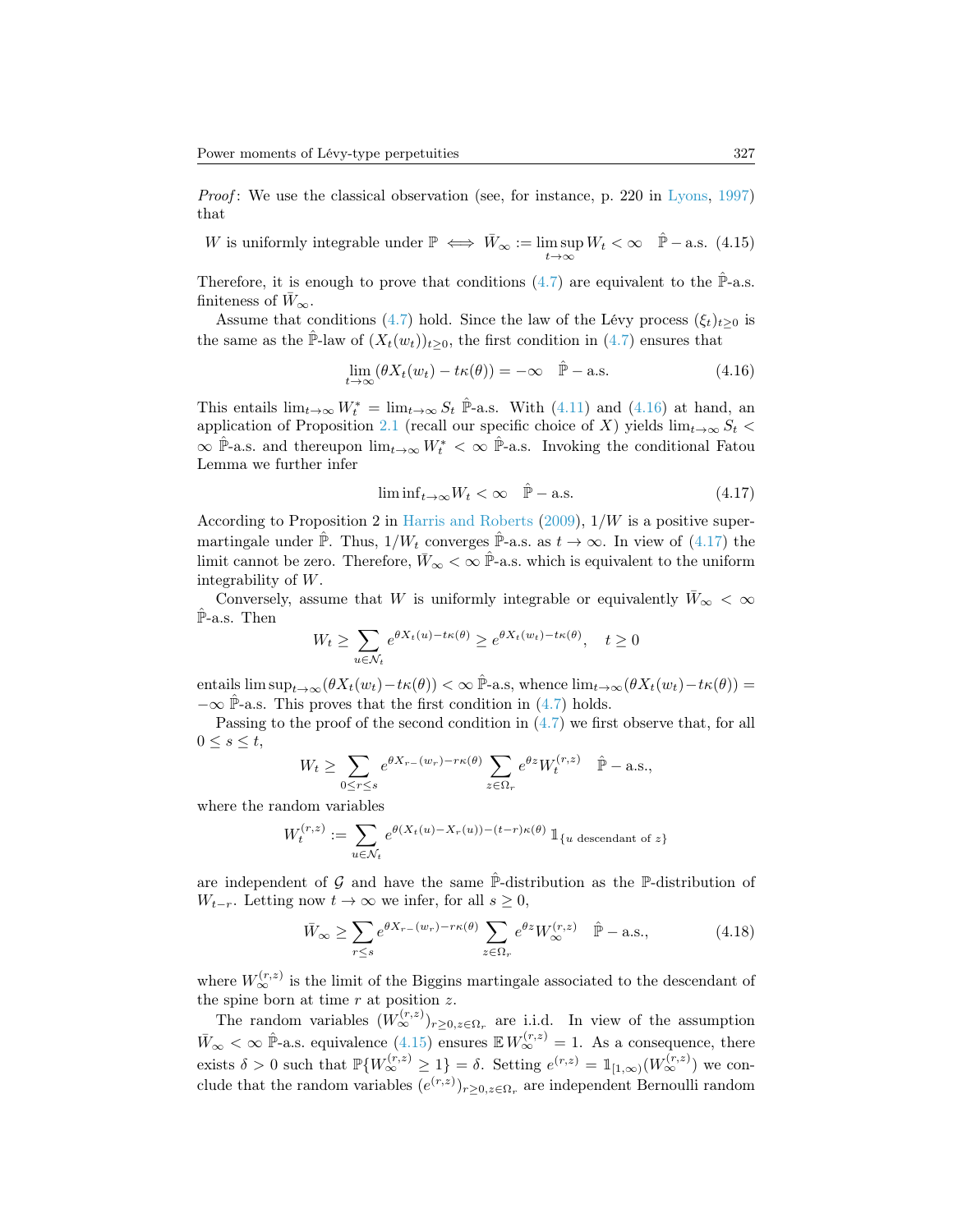variables with parameter  $\delta$ . Now [\(4.18\)](#page-12-3) implies that, for all  $s \geq 0$ ,

$$
\bar{W}_{\infty} \ge \sum_{r \le s} e^{\theta X_{r-}(w_r) - r\kappa(\theta)} \sum_{z \in \Omega_r} e^{\theta z} e^{(r,z)} =: \Gamma_s \quad \hat{\mathbb{P}} - \text{a.s.}
$$

In particular, there exists a sequence  $(s_j)$  such that  $\lim_{j\to\infty} \Gamma_{s_j} < \infty$  P<sup>-</sup>a.s.

Assume now that  $\lim_{t\to\infty} S_t = \infty$   $\hat{\mathbb{P}}$ -a.s., so that  $\lim_{j\to\infty} (\Gamma_{s_j}/S_{s_j}) = 0$   $\hat{\mathbb{P}}$ -a.s. Since  $\Gamma_{s_j}/S_{s_j} \leq 1$   $\hat{\mathbb{P}}$ -a.s.  $\Gamma_{s_j}/S_{s_j}$  must converge to 0 in  $\hat{\mathbb{P}}$ - mean. However, this is not the case, for  $\mathbb{E}(\Gamma_{s_j}/S_{s_j}) = \delta$ , a contradiction. Thus, we have shown that  $\lim_{t\to\infty} S_t < \infty$   $\hat{\mathbb{P}}$ -a.s. By Proposition [2.1](#page-3-3) this implies that the second condition in  $(4.7)$  holds. The proof of Lemma [4.3](#page-11-2) is complete.

The proof of the second part of Theorem [4.1](#page-9-0) follows by a similar reasoning. We first use the fact that  $(W_n)_{n \in \mathbb{N}_0}$  is the Biggins martingale of a branching random walk with the underlying point process  $\sum_{u \in \mathcal{N}_1} \varepsilon_{X_1(u)}$ . The following result is well-known and can be found in Theorem 3.1 of [Alsmeyer and Kuhlbusch](#page-14-10) [\(2010\)](#page-14-10), Corollary 5 of [Iksanov](#page-15-8) [\(2004\)](#page-15-8), Theorem 2.1 of [Liu](#page-15-16) [\(2000\)](#page-15-16) and perhaps some other articles: the  $L_p$ -convergence of  $(W_n)_{n \in \mathbb{N}_0}$  for  $p > 1$  is equivalent to the following two conditions

<span id="page-13-0"></span>
$$
\kappa(p\theta) < p\kappa(\theta) \quad \text{and} \quad \mathbb{E}\,W_1^p < \infty. \tag{4.19}
$$

Another form of the left-hand inequality is given by the first inequality in

$$
1 > \mathbb{E} \sum_{u \in \mathcal{N}_1} e^{p(\theta X_1(u) - \kappa(\theta))} = e^{\kappa(p\theta) - p\kappa(\theta)}.
$$

As the  $L_p$ -convergence of W is obviously equivalent to that of  $(W_n)_{n\in\mathbb{N}_0}$ , it only remains to check that conditions  $(4.8)$  and  $(4.19)$  are equivalent.

<span id="page-13-1"></span>**Lemma 4.4.** Let  $p \in (1, 2]$ . Assume [\(4.1\)](#page-7-1) and [\(4.2\)](#page-7-0) hold and that  $\kappa(p\theta) < p\kappa(\theta)$ . Then

$$
\mathbb{E} W_1^p < \infty \iff \int_{\mathcal{P}} \sum_{k \ge 1} e^{\theta x_k} \left( \sum_{j \ne k} e^{\theta x_j} \right)^{p-1} \mathbb{1}_{(e,\infty)} \left( \sum_{j \ne k} e^{\theta x_j} \right) \Pi(\mathrm{d}\mathbf{x}) < \infty.
$$

*Proof*:  $\Leftarrow$ : We intend to prove that  $\mathbb{E} W_1^p < \infty$  or equivalently  $\mathbb{E} W_1^{p-1} < \infty$ . By Theorem [3.1,](#page-3-5) conditions [\(4.12\)](#page-11-3) and [\(4.13\)](#page-11-4) ensure that  $S := \lim_{t\to\infty} S_t < \infty$   $\hat{\mathbb{P}}$ -a.s. and that  $\mathbb{\hat{E}}S^{p-1} < \infty$ . Recalling [\(4.14\)](#page-11-5) we obtain

$$
\mathbb{\hat{E}}W^{p-1}_1 \leq \mathbb{\hat{E}}[\mathbb{\hat{E}}(W_1|\mathcal{G})^{p-1}] \leq \mathbb{\hat{E}}(e^{(p-1)(\theta X_1(w_1)-\kappa(\theta))}+S^{p-1}_1) < \infty
$$

having used the conditional Jensen inequality for the first inequality, subadditivity of  $x \mapsto x^{p-1}$  on  $\mathbb{R}_+$  for the second, and  $(4.12)$  together with  $\mathbb{E}S_1^{p-1} \leq \mathbb{E}S^{p-1}$  for the third.

 $\Rightarrow$ : For  $s > 0$  and  $z \in \Omega_s$ , denote by  $(W_u^{(s,z)})_{u \geq 0}$  the Biggins martingale associated to the descendant of the spine born at time  $s$  at position  $z$ . Setting  $\underline{W}_1^{(s,z)} := \inf_{u \in [0,1]} W_u^{(s,z)}$  we obtain

$$
W_1 \ge \sum_{0 \le s \le 1} e^{\theta X_{s-}(w_{s-}) - s\kappa(\theta)} \sum_{z \in \Omega_s} e^{\theta z} W_{1-s}^{(s,z)}
$$
  
 
$$
\ge \sum_{0 \le s \le 1} e^{\theta X_{s-}(w_{s-}) - s\kappa(\theta)} \sum_{z \in \Omega_s} e^{\theta z} \underline{W}_1^{(s,z)} \quad \hat{\mathbb{P}} - \text{a.s.}
$$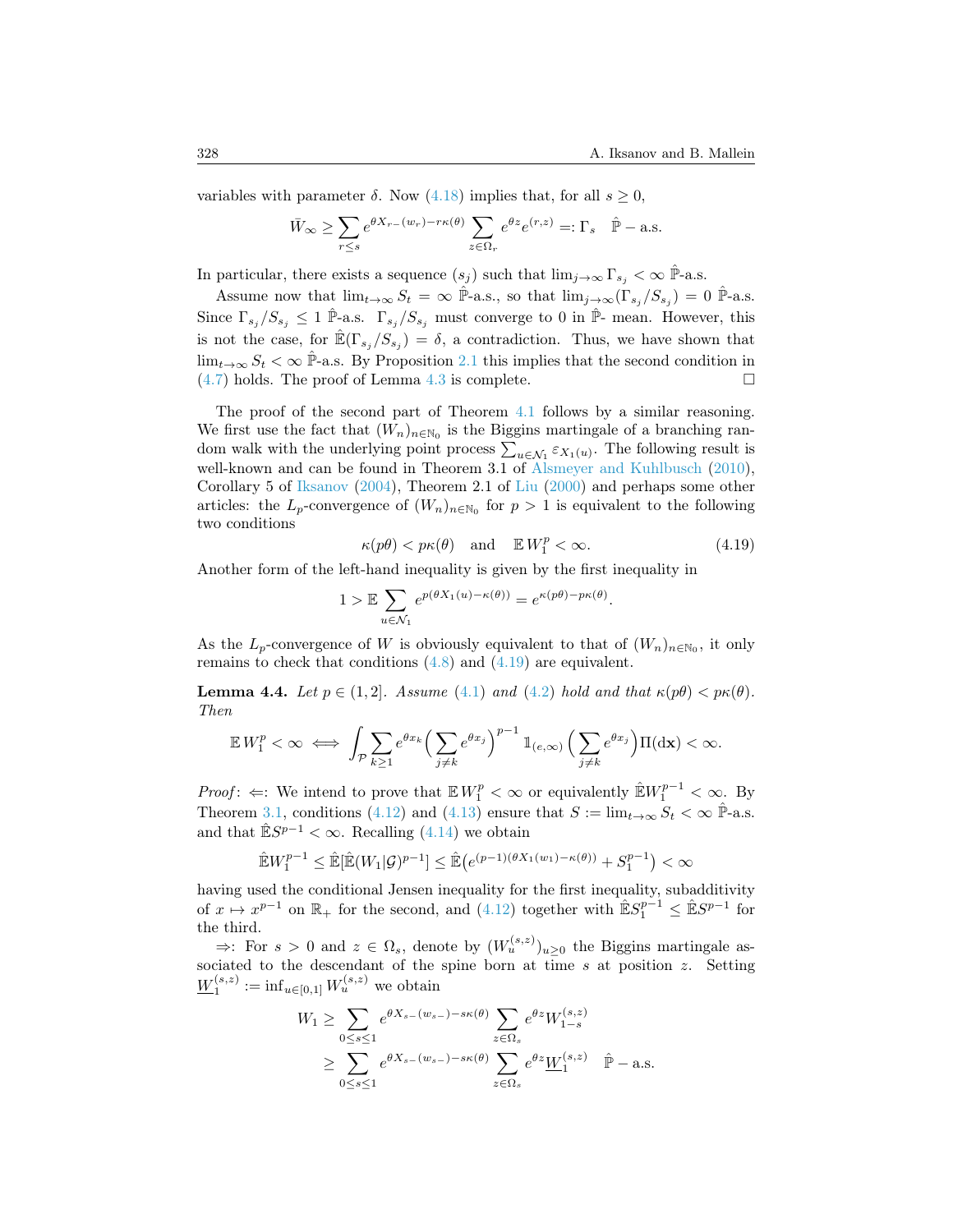The random variables  $\underline{W}_1^{(s,z)}$  are  $\hat{P}$ -i.i.d., positive with positive probability and independent of all the other random variables occurring under the sum. Using concavity of  $x \mapsto x^{p-1}$  on  $\mathbb{R}_+$  yields

$$
W_1^{p-1} \ge S_1^{p-1} \times \frac{\sum_{0 \le s \le 1, z \in \Omega_s} e^{\theta X_{s-}(w_{s-}) - s\kappa(\theta)} e^{\theta z} (\underline{W}_1^{(s,z)})^{p-1}}{S_1} \quad \hat{\mathbb{P}} - \text{a.s.}
$$

Denoting by  $\underline{W}_1$  a generic copy of  $\underline{W}_1^{(s,z)}$ , we deduce  $\mathbb{E}W_1^{p-1} \geq \mathbb{E}S_1^{p-1}\mathbb{E}W_1^{p-1}$ , thereby showing that  $\mathbb{\hat{E}}S_1^{p-1} < \infty$ .

Using Proposition [3.2](#page-4-0) in the same way as in the proof of Theorem [3.1,](#page-3-5) implication  $(3.1) \Rightarrow (3.2)$  $(3.1) \Rightarrow (3.2)$  $(3.1) \Rightarrow (3.2)$  we conclude that  $\mathbb{E}S_1^{p-1} < \infty$  together with  $(4.12)$  ensure that  $\mathbb{\hat{E}}S^{p-1} < \infty$ . Formula [\(4.13\)](#page-11-4) then follows by Theorem [3.1.](#page-3-5) The proof of Lemma [4.4](#page-13-1) is complete.  $\Box$ 

#### Acknowledgements

The authors thank the Associate Editor for having detected a serious error in the earlier version of this paper and several other useful comments.

#### References

- <span id="page-14-1"></span>G. Alsmeyer, D. Buraczewski and A. Iksanov. Null recurrence and transience of random difference equations in the contractive case. J. Appl. Probab.  $54$  (4), 1089–1110 (2017). [MR3731286.](http://www.ams.org/mathscinet-getitem?mr=MR3731286)
- <span id="page-14-2"></span>G. Alsmeyer and A. Iksanov. A log-type moment result for perpetuities and its application to martingales in supercritical branching random walks. Electron. J. Probab. 14, no. 10, 289–312 (2009). [MR2471666.](http://www.ams.org/mathscinet-getitem?mr=MR2471666)
- <span id="page-14-5"></span>G. Alsmeyer, A. Iksanov and U. Rösler. On distributional properties of perpetuities. J. Theoret. Probab. 22 (3), 666–682 (2009). [MR2530108.](http://www.ams.org/mathscinet-getitem?mr=MR2530108)
- <span id="page-14-10"></span>G. Alsmeyer and D. Kuhlbusch. Double martingale structure and existence of  $\varphi$ moments for weighted branching processes. *Münster J. Math.* 3, 163–211 (2010). [MR2775360.](http://www.ams.org/mathscinet-getitem?mr=MR2775360)
- <span id="page-14-7"></span>F. Aurzada, A. Iksanov and M. Meiners. Exponential moments of first passage times and related quantities for Lévy processes. Math. Nachr. 288 (17-18), 1921–1938 (2015). [MR3434289.](http://www.ams.org/mathscinet-getitem?mr=MR3434289)
- <span id="page-14-6"></span>A. D. Behme. Distributional properties of solutions of  $dV_T = V_T - dU_T + dL_T$  with Lévy noise. Adv. in Appl. Probab. 43 (3), 688–711 (2011). [MR2858217.](http://www.ams.org/mathscinet-getitem?mr=MR2858217)
- <span id="page-14-9"></span>J. Bertoin, T. Budd, N. Curien and I. Kortchemski. Martingales in self-similar growth-fragmentations and their connections with random planar maps. Probab. Theory Related Fields 172 (3-4), 663–724 (2018). [MR3877545.](http://www.ams.org/mathscinet-getitem?mr=MR3877545)
- <span id="page-14-4"></span>J. Bertoin, A. Lindner and R. Maller. On continuity properties of the law of integrals of Lévy processes. In Séminaire de probabilités XLI, volume 1934 of Lecture Notes in Math., pages 137–159. Springer, Berlin (2008). [MR2483729.](http://www.ams.org/mathscinet-getitem?mr=MR2483729)
- <span id="page-14-0"></span>J. Bertoin and B. Mallein. Biggins' martingale convergence for branching lévy processes. Electron. Commun. Probab. 23, paper no. 83, 12 pp (2018).
- <span id="page-14-8"></span>J. Bertoin and B. Mallein. Infinitely ramified point measures and branching Lévy processes  $(2019+)$ . To appear in Ann. Probab.
- <span id="page-14-3"></span>J. D. Biggins. Martingale convergence in the branching random walk. J. Appl. Probability 14 (1), 25–37 (1977). [MR0433619.](http://www.ams.org/mathscinet-getitem?mr=MR0433619)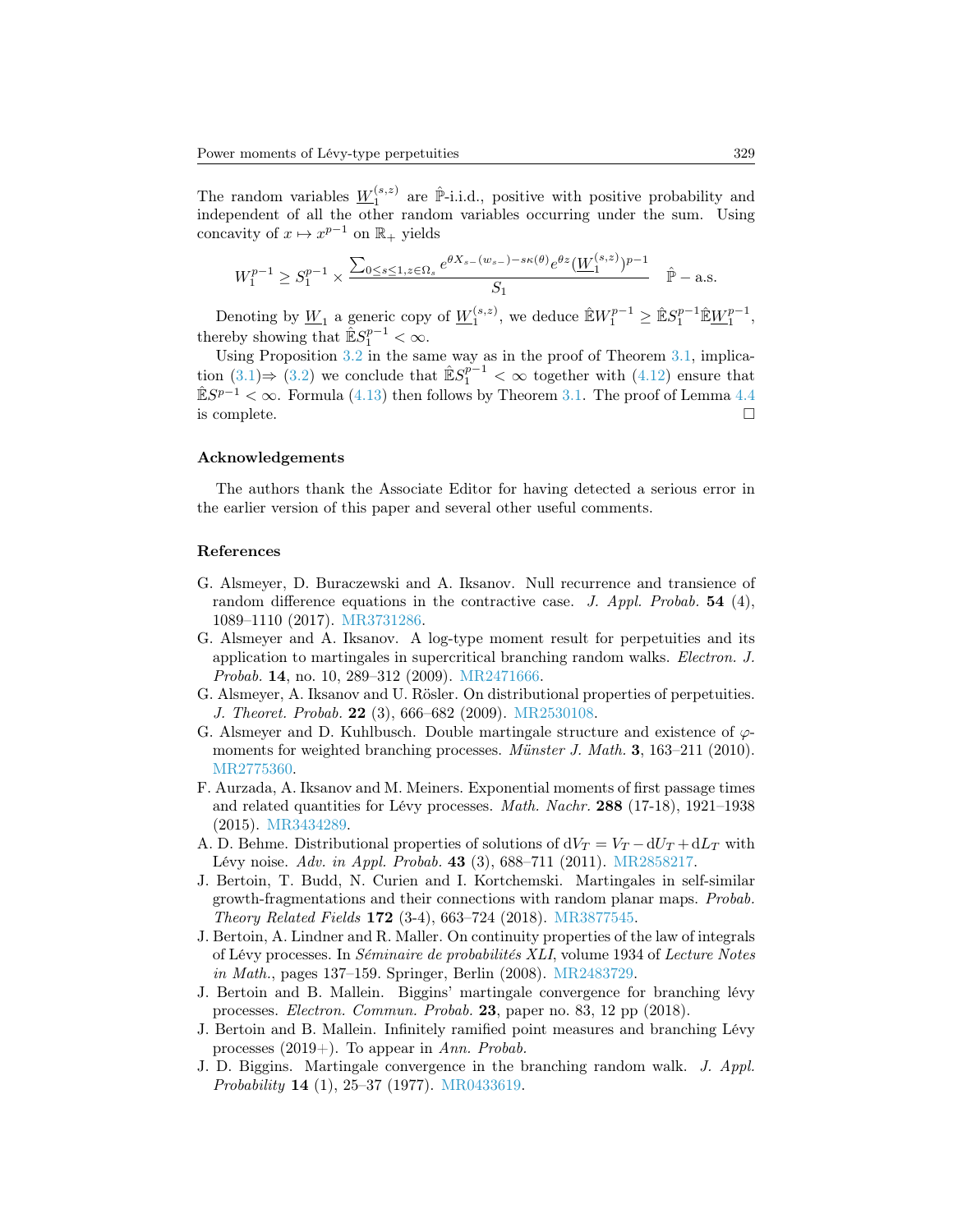- <span id="page-15-13"></span>J. D. Biggins and A. E. Kyprianou. Measure change in multitype branching. Adv. in Appl. Probab. 36 (2), 544–581 (2004). [MR2058149.](http://www.ams.org/mathscinet-getitem?mr=MR2058149)
- <span id="page-15-6"></span>D. Buraczewski, E. Damek and T. Mikosch. Stochastic models with power-law tails. The equation  $X = AX + B$ . Springer Series in Operations Research and Financial Engineering. Springer, [Cham] (2016). ISBN 978-3-319-29678-4; 978-3-319-29679- 1. [MR3497380.](http://www.ams.org/mathscinet-getitem?mr=MR3497380)
- <span id="page-15-2"></span>D. Buraczewski, P. Dyszewski, A. Iksanov and A. Marynych. On perpetuities with gamma-like tails. J. Appl. Probab. 55 (2), 368–389 (2018). [MR3832893.](http://www.ams.org/mathscinet-getitem?mr=MR3832893)
- <span id="page-15-10"></span>Y. S. Chow and H. Teicher. *Probability theory: independence, interchangeability*, martingales. Springer Texts in Statistics. Springer-Verlag, New York, second edition (1988). ISBN 0-387-96695-1. [MR953964.](http://www.ams.org/mathscinet-getitem?mr=MR953964)
- <span id="page-15-3"></span>E. Damek and B. Kołodziejek. A renewal theorem and supremum of a perturbed random walk. *Electron. Commun. Probab.* 23, paper no. 82, 13 pp (2018).
- <span id="page-15-11"></span>R. A. Doney. Fluctuation theory for Lévy processes, volume 1897 of Lecture Notes in Mathematics. Springer, Berlin (2007). ISBN 978-3-540-48510-0; 3-540-48510-4. [MR2320889.](http://www.ams.org/mathscinet-getitem?mr=MR2320889)
- <span id="page-15-0"></span>K. B. Erickson and R. A. Maller. Generalised Ornstein-Uhlenbeck processes and the convergence of Lévy integrals. In Séminaire de Probabilités XXXVIII, volume 1857 of Lecture Notes in Math., pages 70–94. Springer, Berlin (2005). [MR2126967.](http://www.ams.org/mathscinet-getitem?mr=MR2126967)
- <span id="page-15-9"></span>C. M. Goldie and R. A. Maller. Stability of perpetuities. Ann. Probab. 28 (3), 1195–1218 (2000). [MR1797309.](http://www.ams.org/mathscinet-getitem?mr=MR1797309)
- <span id="page-15-15"></span>S. C. Harris and M. I. Roberts. Measure changes with extinction. Statist. Probab. Lett. **79** (8), 1129–1133 (2009). [MR2510780.](http://www.ams.org/mathscinet-getitem?mr=MR2510780)
- <span id="page-15-14"></span>S. C. Harris and M. I. Roberts. The many-to-few lemma and multiple spines. Ann. Inst. Henri Poincaré Probab. Stat. 53 (1), 226–242 (2017). [MR3606740.](http://www.ams.org/mathscinet-getitem?mr=MR3606740)
- <span id="page-15-1"></span>A. Iksanov. Renewal theory for perturbed random walks and similar processes. Probability and its Applications. Birkhäuser/Springer, Cham (2016). ISBN 978- 3-319-49111-0; 978-3-319-49113-4. [MR3585464.](http://www.ams.org/mathscinet-getitem?mr=MR3585464)
- <span id="page-15-4"></span>A. Iksanov, W. Jedidi and F. Bouzeffour. Functional limit theorems for the number of busy servers in a  $G/G/\infty$  queue. J. Appl. Probab. 55 (1), 15–29 (2018). [MR3780379.](http://www.ams.org/mathscinet-getitem?mr=MR3780379)
- <span id="page-15-5"></span>A. Iksanov, A. Pilipenko and I. Samoilenko. Functional limit theorems for the maxima of perturbed random walk and divergent perpetuities in the  $M_1$ -topology. Extremes 20 (3), 567–583 (2017). [MR3679982.](http://www.ams.org/mathscinet-getitem?mr=MR3679982)
- <span id="page-15-8"></span>A. M. Iksanov. Elementary fixed points of the BRW smoothing transforms with infinite number of summands. Stochastic Process. Appl. 114 (1), 27-50 (2004). [MR2094146.](http://www.ams.org/mathscinet-getitem?mr=MR2094146)
- <span id="page-15-16"></span>Q. Liu. On generalized multiplicative cascades. Stochastic Process. Appl. 86 (2), 263–286 (2000). [MR1741808.](http://www.ams.org/mathscinet-getitem?mr=MR1741808)
- <span id="page-15-7"></span>R. Lyons. A simple path to Biggins' martingale convergence for branching random walk. In Classical and modern branching processes (Minneapolis, MN, 1994), volume 84 of IMA Vol. Math. Appl., pages 217–221. Springer, New York (1997). [MR1601749.](http://www.ams.org/mathscinet-getitem?mr=MR1601749)
- <span id="page-15-12"></span>R. Lyons, R. Pemantle and Y. Peres. Conceptual proofs of  $L \log L$  criteria for mean behavior of branching processes. Ann. Probab. 23 (3),  $1125-1138$  (1995). [MR1349164.](http://www.ams.org/mathscinet-getitem?mr=MR1349164)